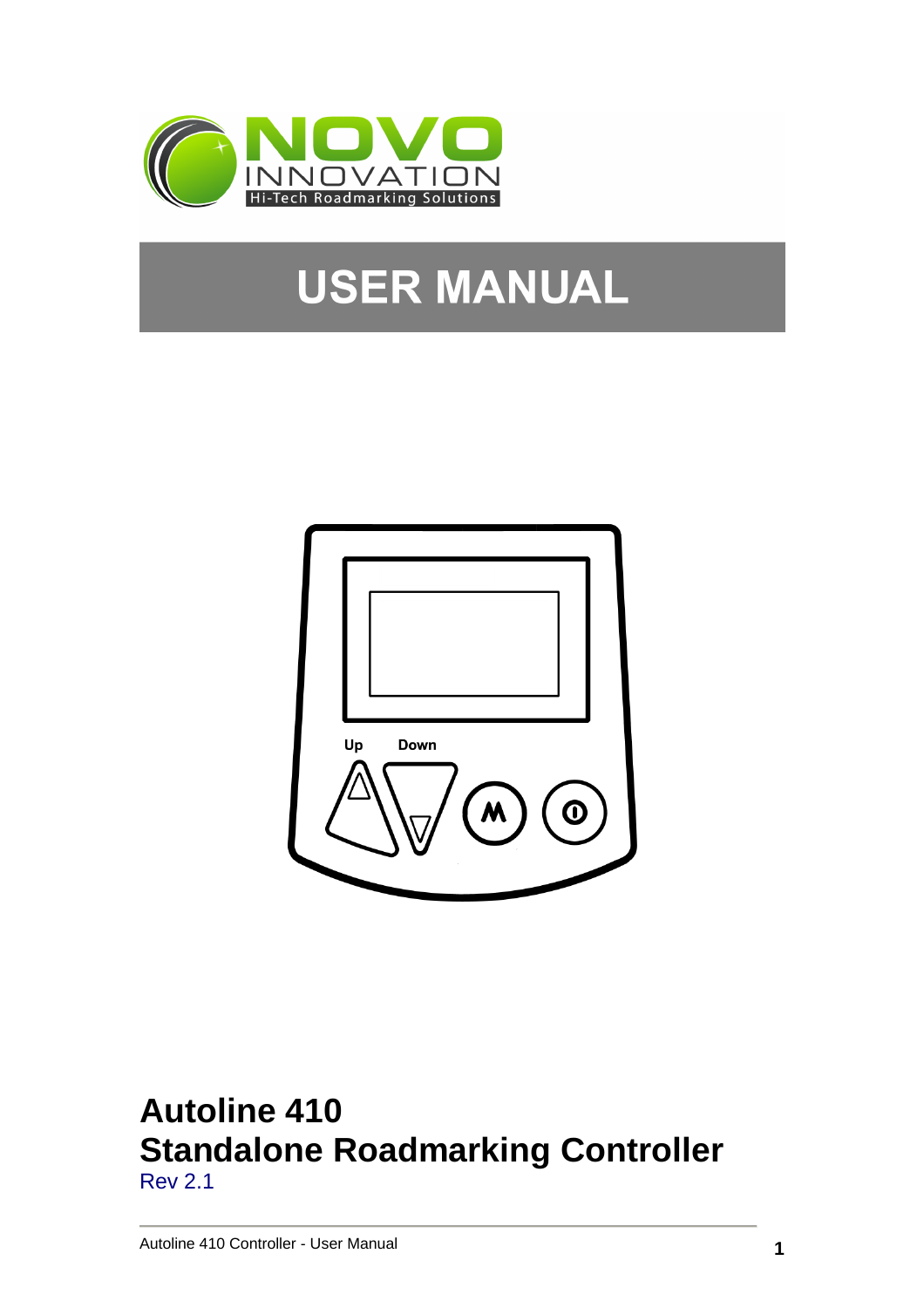# **Table of Contents**

| <b>Safety Information</b>                      | 3  |
|------------------------------------------------|----|
| <b>Introduction</b>                            | 4  |
| <b>Specifications</b>                          | 4  |
| <b>Installation</b>                            | 5  |
| <b>Main Operation</b>                          | 7  |
| Menu Access & Navigation                       | 7  |
| Setup Menu                                     | 8  |
| <b>Operating Menu</b>                          | 13 |
| Normal Marking Mode Operation                  | 15 |
| Layout Wizard Mode                             | 17 |
| Setup Checklist                                | 18 |
| <b>Pattern Editing</b>                         | 19 |
| PC Based Pattern Editing Program               | 19 |
| <b>Built-in User Pattern Function</b>          | 19 |
| <b>Sensors</b>                                 | 22 |
| <b>Triggers</b>                                | 22 |
| <b>Product Warranty and Disclaimers</b>        | 23 |
| <b>Appendices</b>                              | 23 |
| Appendix A: Software Update & Revision History | 23 |
| Appendix B: Document Revision History          | 23 |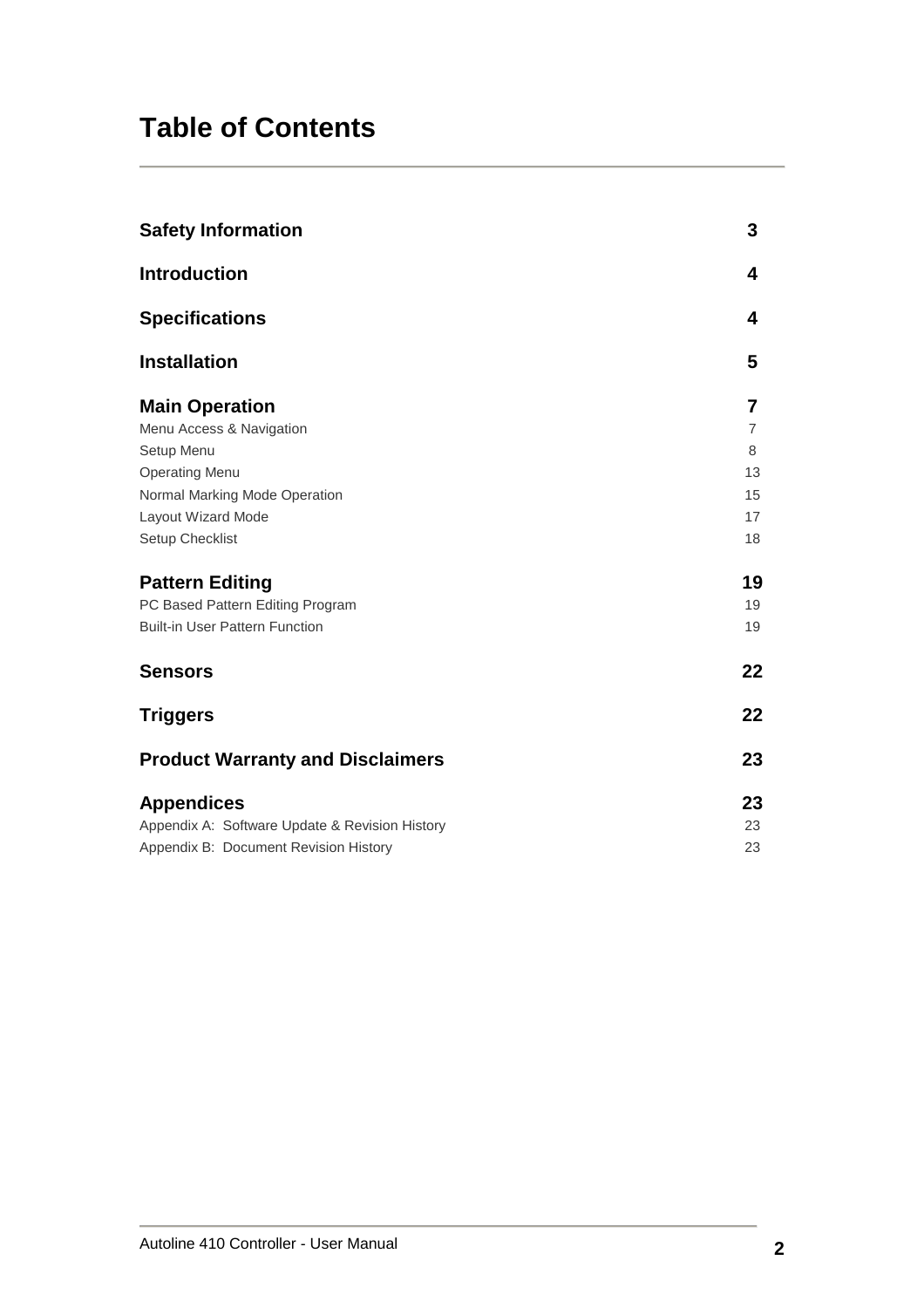# **Safety Information**



**Please read the following safety information. Equipment misuse can cause equipment malfunction resulting in serious injury.** 

- Read and understand all manuals, wiring diagrams, and any other supporting documentation provided in full before installing or operating the equipment.
- A suitably qualified technician must carry out installation.
- This equipment is for professional use only. All operators must be suitably qualified and trained to use the equipment.
- Use the equipment only for its intended purpose. Contact the manufacturer or distributor if you are unsure of any aspects of installation or operation.
- Do not alter or modify this equipment. Installation and wiring must be strictly in accordance with the instructions provided within the manuals, wiring diagrams, and any other supporting documentation provided.
- The Autoline controller must be mounted in a safe position where it is easily visible and will not interfere with the operator's view of the road.
- Check equipment routinely. Repair or replace worn or damaged parts immediately.
- Comply with all applicable local, state, and national fire, electrical, and safety regulations.
- To avoid serious injury or equipment damage the Autoline controller must be disconnected whenever servicing any part of the roadmarking machine.
- Operators of equipment must at all times follow occupational health and safety protocols issued by their organization.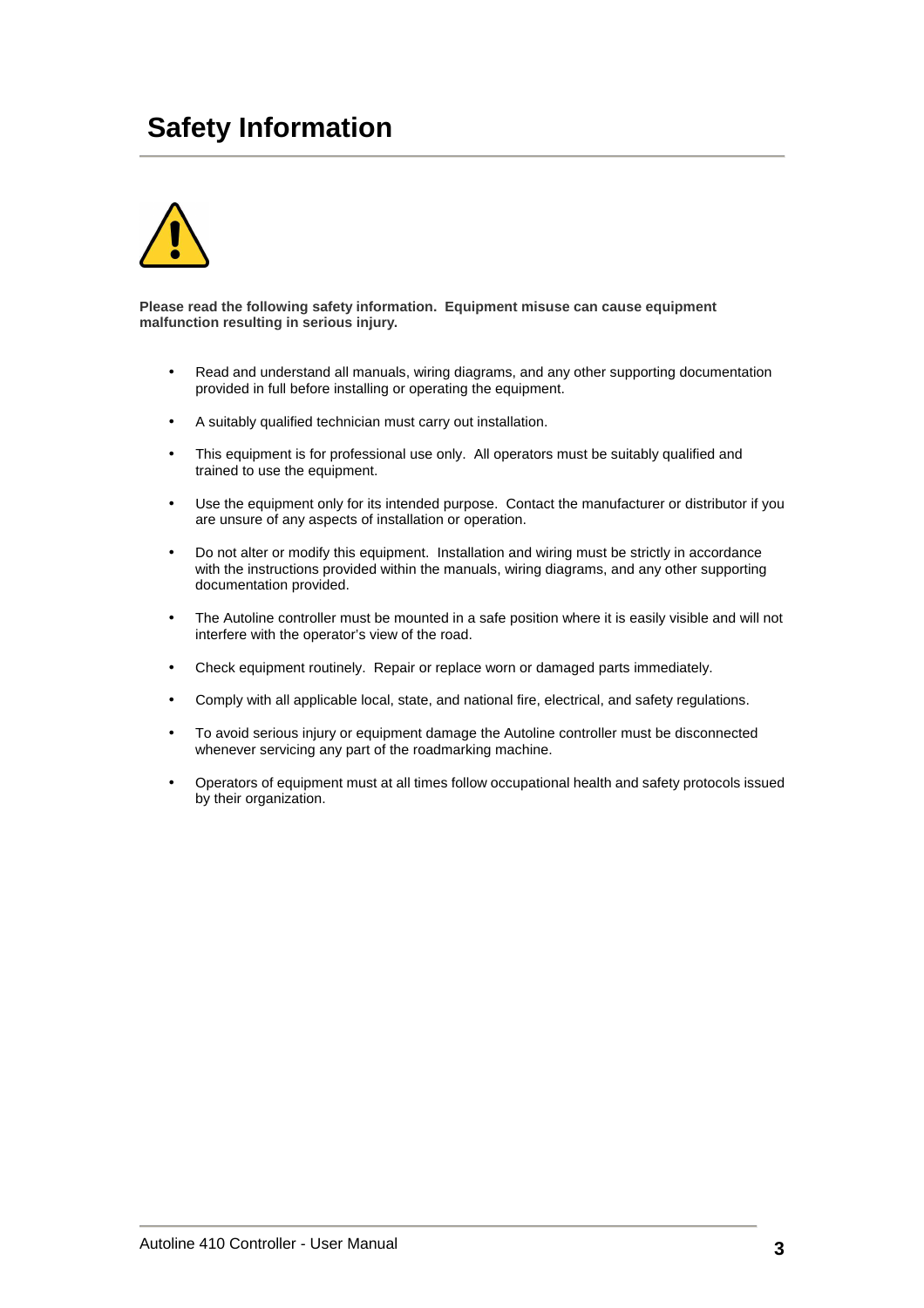# **Introduction**

The Autoline 410 roadmarking controller provides an electronic means of controlling pattern generation of roadmarking operations.

This product range is suitable for paint, thermoplastic, and cold-applied plastic applications.

### **Features:**

- Quick pattern selection
- Can paint 1 or 2 lines simultaneously useful for barriers
- 2 outputs with offsets to help improve beads coverage over paint (single line applications only)
- 2 trigger inputs useful for quickly changing between two patterns
- Adjustable line length compensation
- Latch mode provides semi-automatic operation useful for re-marking applications
- Look ahead triggering
- ReSync Cycle feature retards/advances pattern cycle during re-marking applications
- Full graphic display with continuous speed readout in metres or feet
- Speed alarm function
- Suitable for profile/vibraline applications
- Adjustable spot marking mode
- Layout wizard
- Automatic calibration wizard
- Bulit-in user pattern for field programming
- PC utility available to edit patterns

# **Specifications**

| <b>Power Supply:</b>           | 9-30VDC                                            |  |
|--------------------------------|----------------------------------------------------|--|
| <b>Operating Temperature:</b>  | $-5$ to 60 deg C $(23$ to 140 deg F)               |  |
| <b>No. Sensor Inputs:</b>      | 1 Input (speed)                                    |  |
| <b>Sensor Input Polarity:</b>  | Negative switched (NPN) or Positive switched (PNP) |  |
| No. Trigger Inputs:            | 2 Inputs                                           |  |
| <b>Trigger Input Polarity:</b> | Negative switched (NPN) or Positive switched (PNP) |  |
| No. Outputs:                   | 2 Outputs                                          |  |
| <b>Output Polarity:</b>        | Positive switched (PNP)                            |  |
| <b>Output Current (max):</b>   | 3.5A                                               |  |
| <b>Display Type:</b>           | <b>Transflective LCD</b>                           |  |
| Dimensions (W x H x D):        | 104mm x 112mm x 24mm (4.1in x 4.4in x 0.9in)       |  |
| Enclosure:                     | <b>ABS</b>                                         |  |
| Sealing:                       | IP65, NEMA4 Compliant (not including cable entry)  |  |

#### **Notes:**

Refer to the wiring diagrams for further electrical information.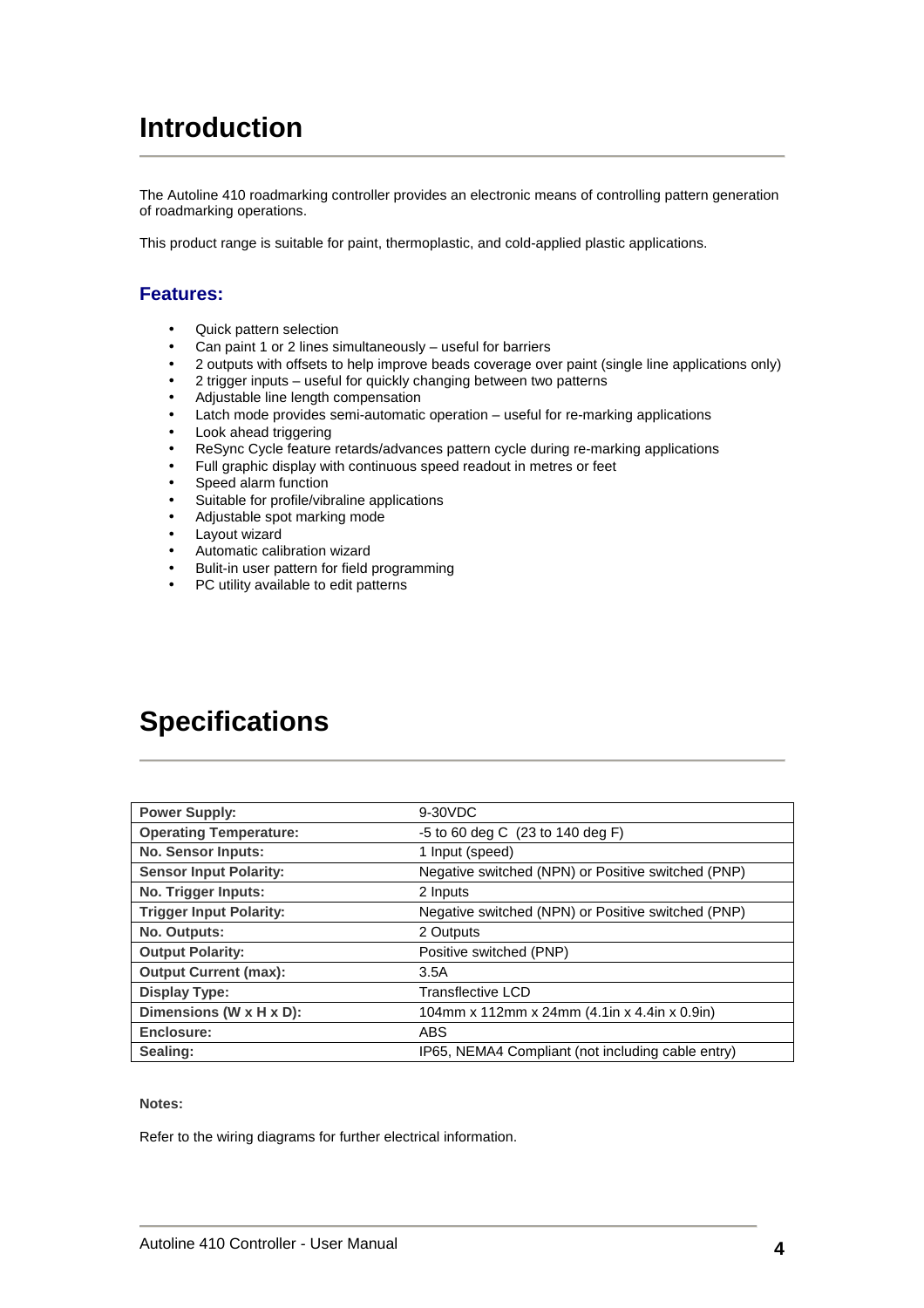# **Installation**

# **Mounting:**

The Autoline controller should be mounted in a location where the operator can view the screen and touch the keys with ease.

The Autoline controller should be mounted on a flat surface. The mounting fasteners should be finger tightened. See below for mounting drill guide.

Available as an option is the Autoline Mounting Kit, this includes a mounting plate and a RAM-Mount (P/N: RAM-B-102U-A). Alternative mounting options are available.

The enclosure is rated to IP65 sealing (NEMA4 compliant), except for the rear cable wire entry. This allows the unit to be subjected to low pressure water jets without any harmful ingress of water. The rear cable entry allows the enclosure to breathe and dispel moisture.



# **Mounting Drill Guide:**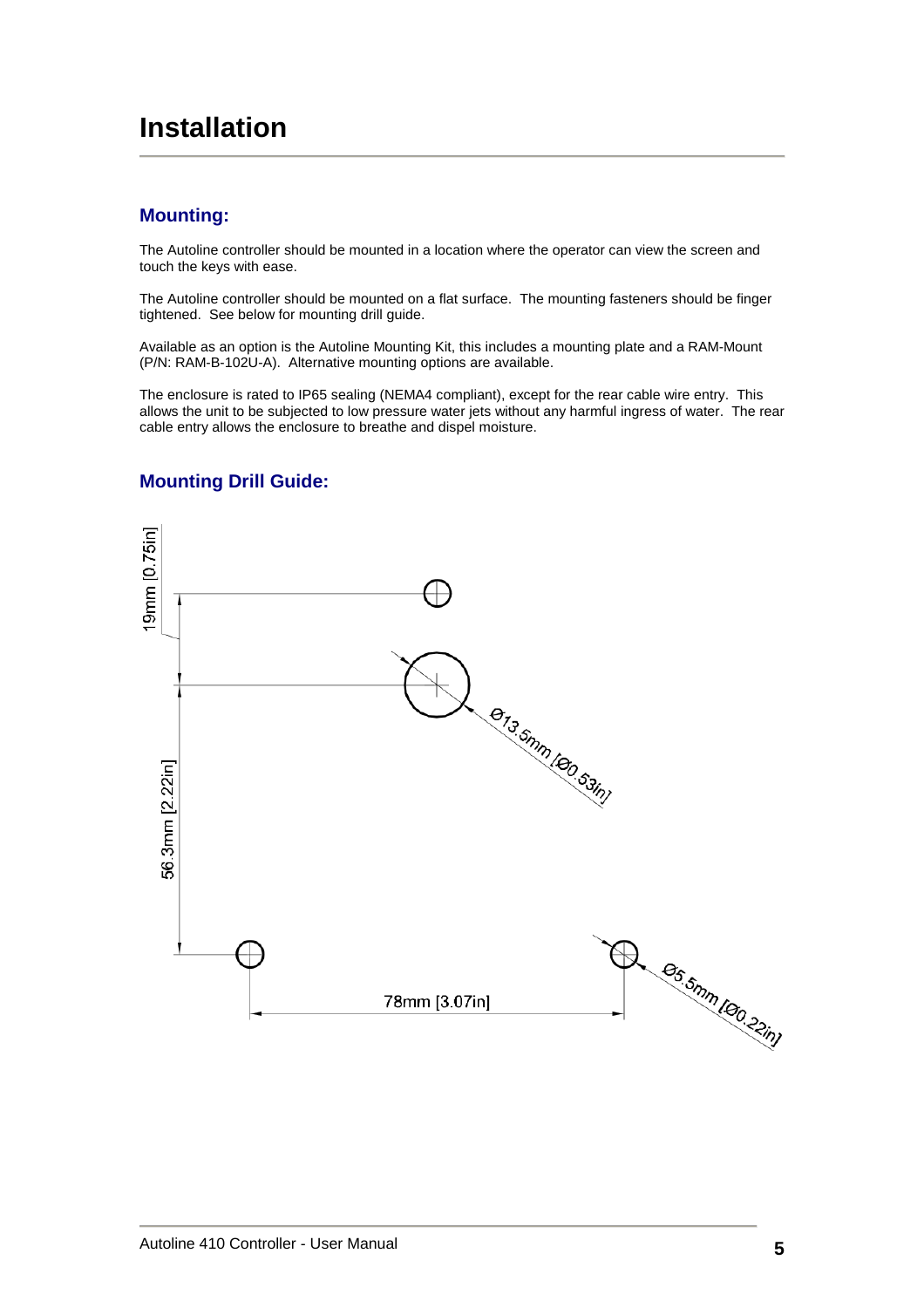# **Wiring Installation:**

**Refer to wiring diagram for installation wiring.** 

# **Speed Sensor Installation:**

See specific manual chapters for installation details relating to the speed sensor. Other information may be located in the wiring diagram and supporting documentation.

# **Trigger Installation:**

See specific manual chapters for installation details relating to the triggers. Other information may be located in the wiring diagram and supporting documentation.



### **Static Strap:**

It is recommended that a static strap be fitted to the vehicle to prevent ESD (electrostatic discharge) damaging electronic devices.

# **Welding Warning:**

All electronic devices must be completely disconnected before any welding is carried out on the vehicle. Welding can cause severe damage to sensitive electronic devices.

# **Excessive Transient Voltage Warning:**

All electronic devices must be completely disconnected in the event of servicing to the equipment that has the potential to develop excessive transient voltages that can cause severe damage to sensitive electronic devices. Examples of such events are welding, jump-starting batteries, servicing alternators etc.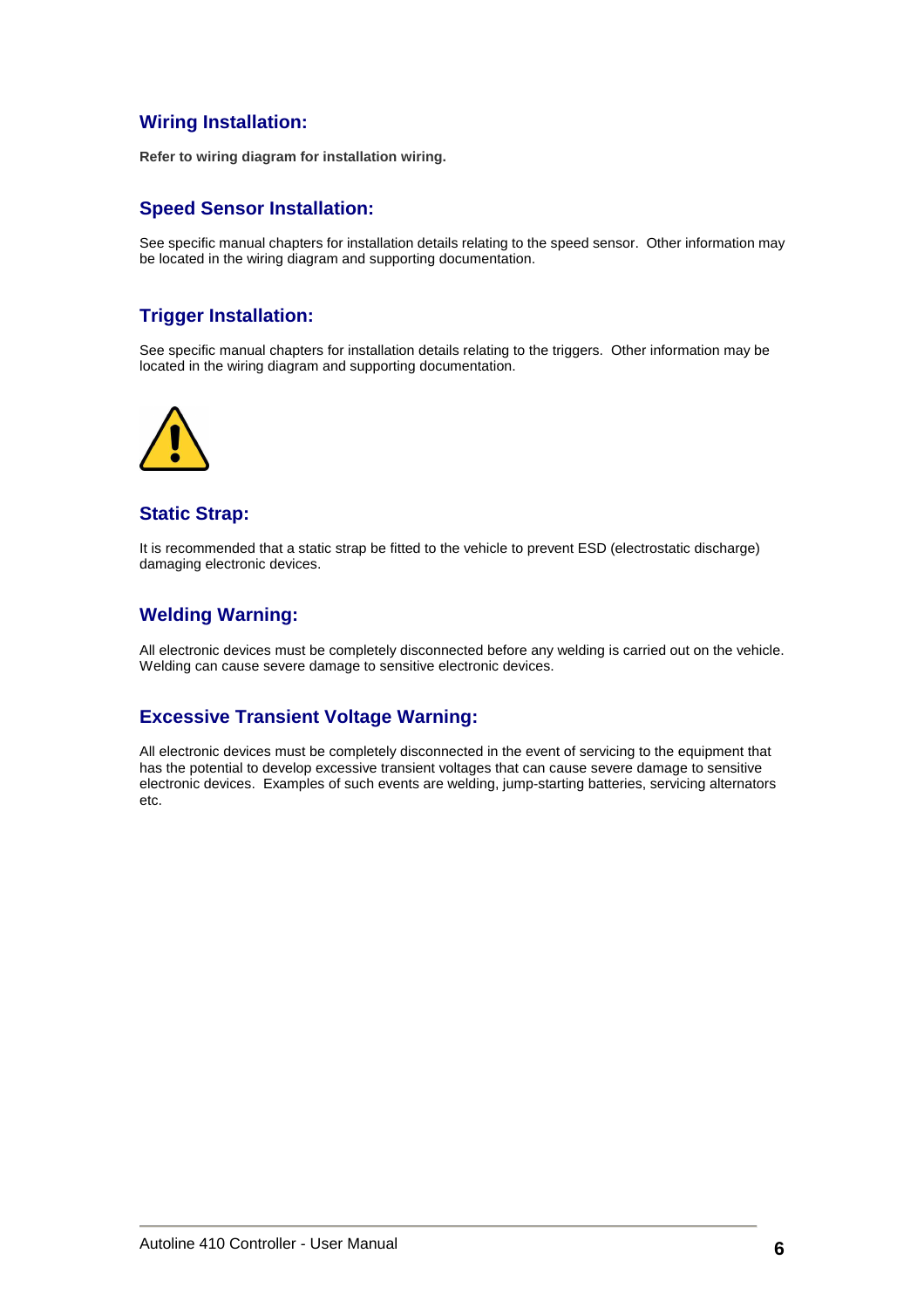# **Menu Access & Navigation:**



### **ON / OFF:**

- Turn the Autoline controller ON by pressing and releasing the  $\circled{O}$  key.
- Shut down (OFF) the Autoline controller by pressing and holding the  $(0)$  key for 3 seconds.

#### **Setup Menu Access:**

- Shut down (OFF) the Autoline controller by pressing and holding the  $\circled{0}$  key for 3 seconds.
- While holding the  $\bigcirc$  key down, press and release the  $\bigcirc$  key to enter the Setup Menu.

### **Operating Menu Access:**

- Ensure machine is stationary and Autoline controller is idle.
- Press the  $(M)$  key to enter Main Menu.

### **Menu Navigation:**

- Navigate to the required setting using the  $\bigotimes_{k=1}^{\infty}$  keys.
- Use the  $\overline{w}$  key to select a menu item.
- Use the  $\bigotimes_{\mathbb{V}}$  keys to make the adjustments.
- Press the  $(m)$  key to confirm.
- Press the  $\left(\mathbb{O}\right)$  key to go back.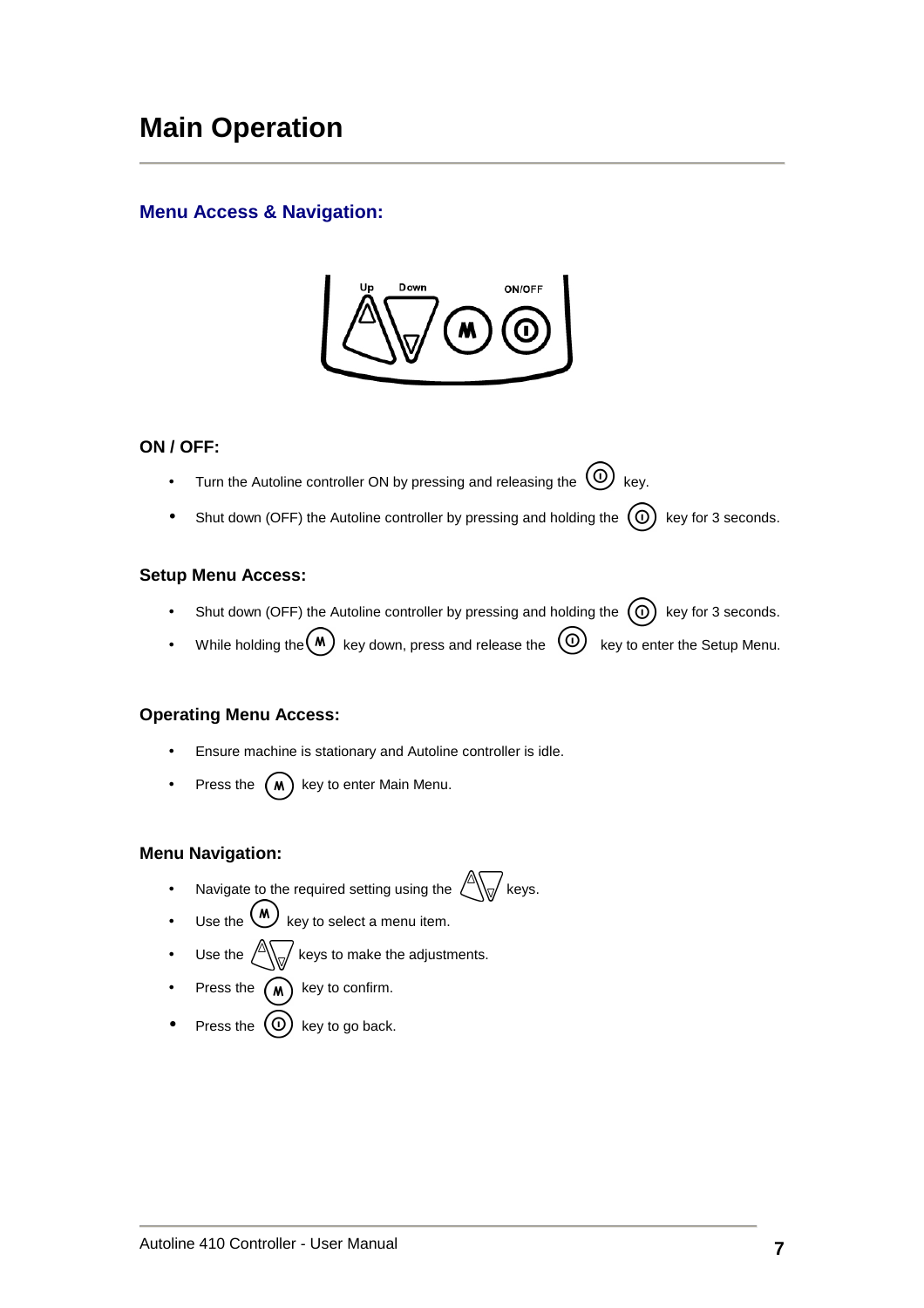# **Setup Menu:**

**This menu is where most system settings are configured.** 

#### **General:**

| Units:                   | Sets the measurement units as either Metres or Feet. |
|--------------------------|------------------------------------------------------|
| <b>Speed Units:</b>      | Sets the speed.                                      |
| <b>Backlight:</b>        | Sets the backlight level of the display.             |
| Auto power on:           | Enables / Disables the automatic power on function.  |
| Key beep:                | Enables / Disables beeping when keys are pressed.    |
| <b>Factory defaults:</b> | Reverts all setting back to factory defaults.        |

#### **Speed Units:**

| Metric Options:   | Km/h – Kilometres per hour<br>Metres/h – Meteres per hour |
|-------------------|-----------------------------------------------------------|
| Imperial Options: | Miles/h – Miles per hour<br>Feet/h - Feet per hour        |

#### **Calibration:**

| Manual:           | Performs the manual speed calibration process.    |
|-------------------|---------------------------------------------------|
| <b>Automatic:</b> | Performs the automatic speed calibration process. |
| Input type:       | Sets the input type as NPN or PNP.                |

#### **Manual Speed Calibration Process:**

This setting allows the speed calibration value to be manually adjusted.

- Use the  $\bigotimes$  keys to make the adjustments.
- Use the  $(M)$  key to save the adjustment and exit.

#### **Automatic Speed Calibration Process:**

- Accurately measure and mark out a calibration distance. Minimum of 30m (100ft) is recommended.
- Enter the correct calibration distance into the Autoline controller. Adjust distance setting if required.



**Continued on next page…**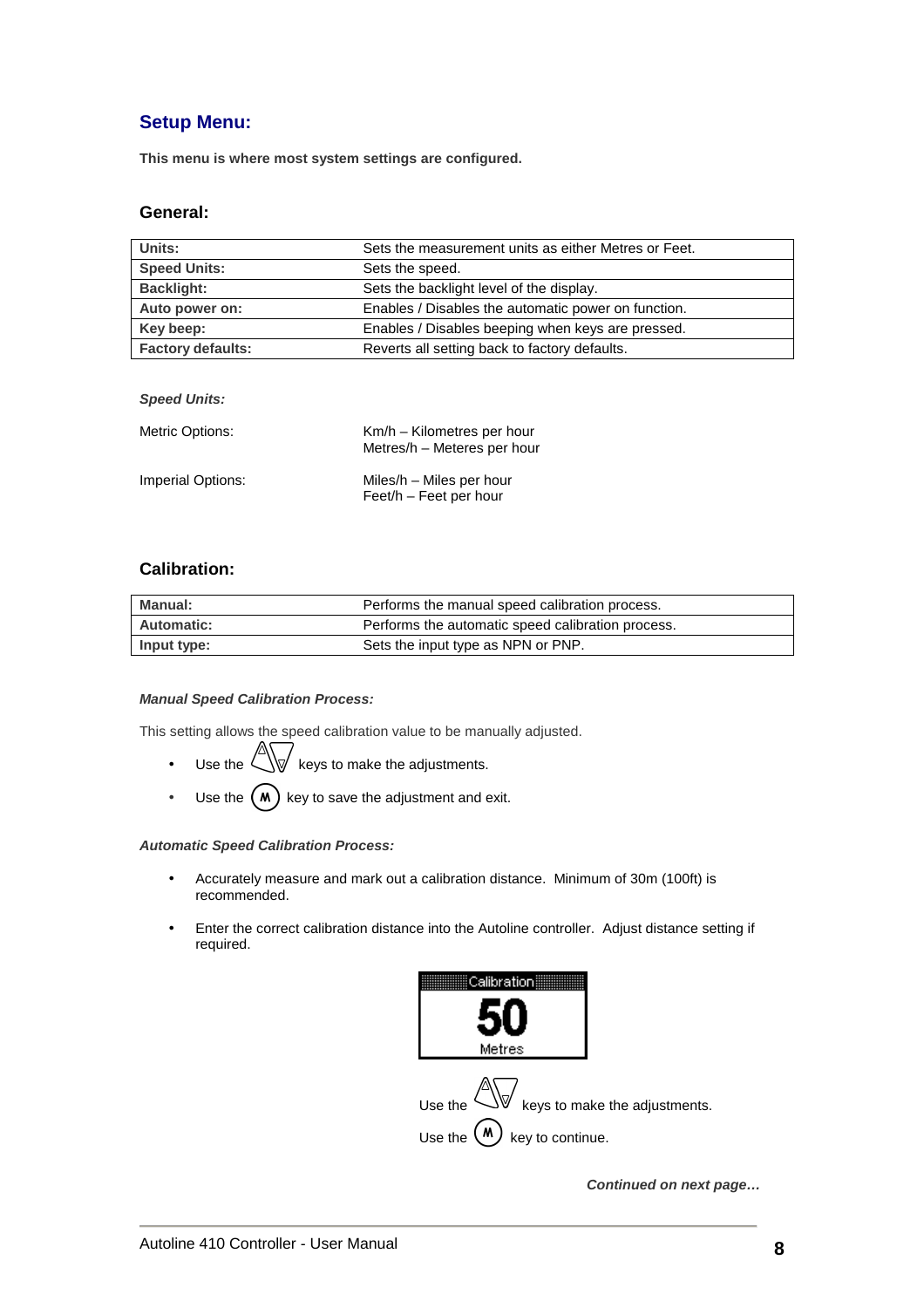#### **Automatic Speed Calibration Process – Continued…**

- Position vehicle at the start of the calibration distance marked on the road.
- Either activate a trigger or press the  $(M)$  key to Start calibration.
- Drive the calibration distance. The pulse count will increase as the vehicle travels.

| Calibration                         |
|-------------------------------------|
| Drive 50 Metres                     |
| Pulses counted: 4310<br>Done Cancel |

- Either deactivate the trigger or press the  $(M)$  key to Stop calibration when the vehicle reaches the end of the calibration distance.
- Use the  $(M)$  key to save the new calibration value and exit.

| ≣Calibration≣                                    |
|--------------------------------------------------|
| New calibration factor<br>124.9 Pulses per metre |
|                                                  |
| Ok Cancel                                        |

**It is recommended to verify the entered calibration by checking the operation.** 

• Example: The system should measure a 100m distance if the vehicle travels 100m.

#### **Input Type:**

The Speed and Trigger inputs can be configured to be compatible with either NPN or PNP opencollector signals. NPN input type is recommended, and the default setting.

| Calibration |  |
|-------------|--|
| Manual      |  |
| Automatic   |  |
|             |  |
|             |  |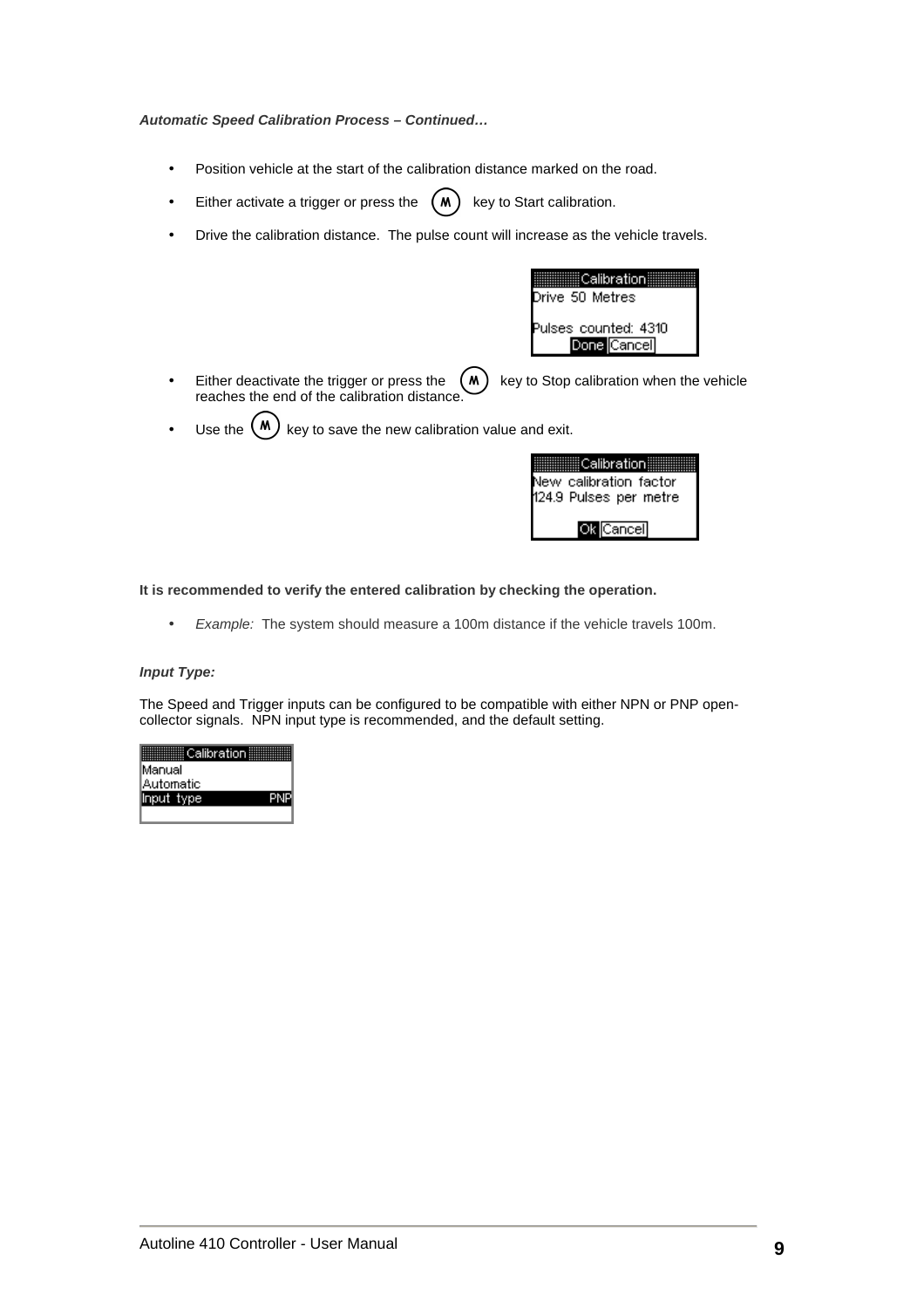### **Painting Setup:**

| Trigger offset:              | Sets the offset between when the trigger is activated and when the<br>output is activated.                                  |
|------------------------------|-----------------------------------------------------------------------------------------------------------------------------|
| <b>Output Offsets:</b>       | Sets offsets between outputs to help match material placement on<br>road. Useful for matching placement of paint and beads. |
| <b>Timed Spot Length:</b>    | Sets duration of time-based spots.                                                                                          |
| <b>Distance Spot Length:</b> | Sets length for distance-based spots.                                                                                       |
| Trigger latch enable:        | Enable / Disables the Trigger Latch Mode.                                                                                   |
| <b>Display accuracy:</b>     | Sets number of decimal places of speed display.                                                                             |
| Target speed:                | Sets the target speed for the Speed Alarm function.                                                                         |
| Speed margin:                | Sets the speed margin for the Speed Alarm function.                                                                         |
| Minimum speed:               | Sets minimum speed that system will allow marking.                                                                          |
| <b>Line Adjust Units:</b>    | Can be set as either distance-based or time-based.                                                                          |
| <b>ReSync resolution:</b>    | Sets the increment length for the ReSync Cycle function.                                                                    |
| <b>Distance count:</b>       | Configures distance measurement as Pattern or Applied.                                                                      |

#### **Trigger Offset:**

The Trigger Offset function allows for a distance-based offset between when the trigger is activated and when the output is activated. This is useful for look-ahead triggering, where the operator may be triggering from a pointer extended in front of the vehicle and several metres in front of where the guns are positioned.

The Trigger Offset value will be the distance between the operator's visual triggering point and the position of the guns.

The Trigger Offset enable allows the offset function to be enabled / disabled without having to clear the offset value.



#### **Output Offsets:**

The Output Offset function allows for a distance-based offset between when the pattern is activated and when the actual output is activated. This is useful for the matched placement of paint and beads.

Each output has an individual offset setting.

#### Example:

Paint gun on Output 1, Bead gun on Output 2. Physical distance between guns is 500mm. Output 1 Offset value = 0mm, Output 2 Offset value = 500mm.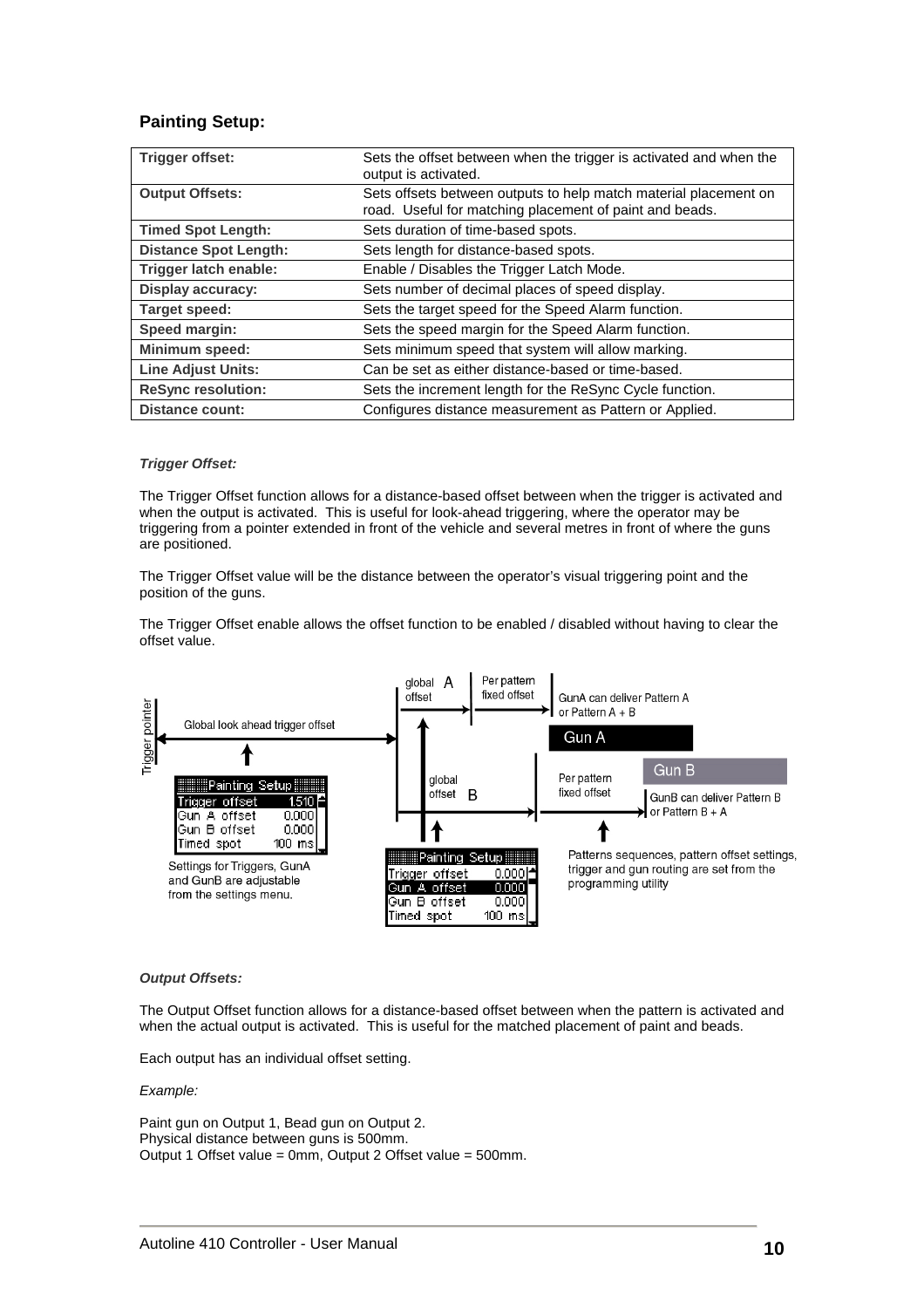#### **Distance Spot Length / Timed Spot Length Setting:**

Both these settings set the length of the spot pattern output.

- Distance-based spot patterns use the program script element "LS".
- Distance-based unit is millimetres (mm) or feet.
- Time-based spot patterns use the program script element "S".
- Time-based unit is milliseconds (ms).

It is recommended to edit this setting to adjust the spot length, rather than using the Line Adjust setting. This will maintain the correct Line Adjust setting for the line outputs.

Refer to the Autoline Pattern Editor Guide for further pattern program details.

#### **Trigger Latch Mode:**

Latch Mode latches ON the line outputs until the completion of the line pattern (if enabled in the pattern program). This semi-automatic functionality is useful for remark work and multiple line (barrier) applications.

During remark work the start of the line output can be triggered by momentarily activating the input trigger. The programmed line length will be outputted and stopped automatically at completion.

Multiple line (barrier) applications can be configured so multiple line outputs turn off together when deactivated. This provides the uniform line finish that is required in some applications.

The Latch Mode function is ignored by patterns containing only solid lines. This is because these patterns do not have a known end to the line.

#### **Speed Display Accuracy:**

Sets the number of decimal places of the speed display. The options are:

- [0]: No decimal place (e.g. 8km/hr)
- [1]: One decimal place (e.g. 8.4km/hr). Reverts to no decimal place over 20km/hr.
- [2]: Two decimal places (e.g. 8.42km/hr). Reverts to one decimal place over 10km/hr.

Display accuracy can be adjusted with the  $\bigotimes$  keys.

#### **Speed Alarm Function:**

This function is designed to assist with application rates and QA.

This function provides visual and audible alarms as the actual speed falls and exceeds the margin set for the target speed value.

This can be set to "off" or to a target speed value with the  $\leftarrow \leftarrow$  keys.

The allowed speed margin can be adjusted with the  $\left\langle \int_{\mathbb{R}^2}$  keys.

#### Example speed alarm results:





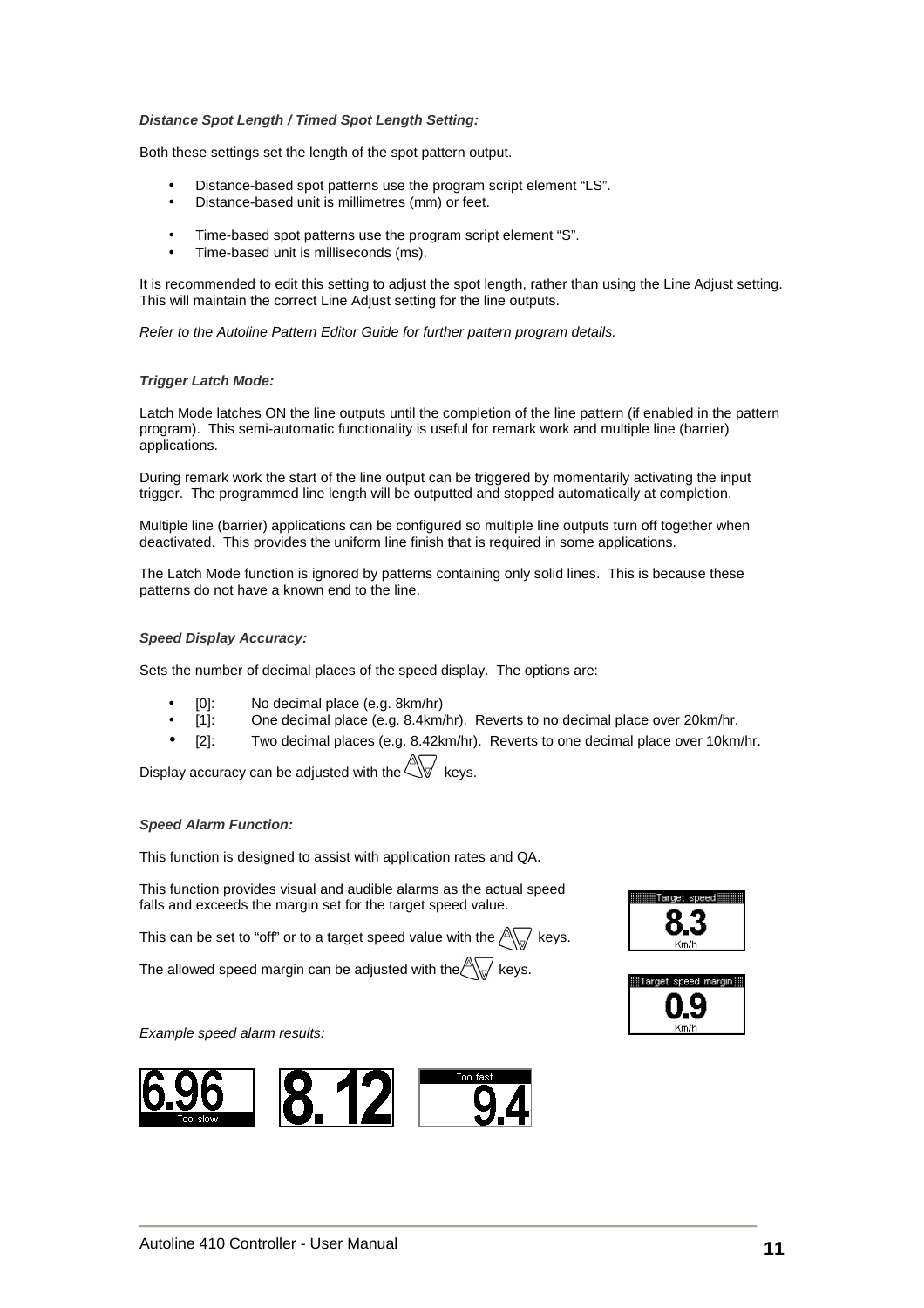#### **Minimum Speed:**

This setting determines the minimum speed required to allow marking of pattern outputs. If the speed falls below this threshold the 'Release Trigger" notification will be displayed.

Default setting is 0.5km/hr (0.5 Miles/hr).

Minimum Speed setting can be adjusted with the  $\overline{\mathbb{Q}}$  keys.

The gun outputs can still be tested at zero speed if the minimum speed setting is greater than zero. This is useful to check gun operation, clear nozzle etc.

Stationary start can be allowed by setting the minimum speed threshold to zero. However the outputs will not be activated until the first speed pulse is detected.



When minimum speed threshold is set to zero, the output testing page will have to be accessed from the operating menu.



#### **Line Adjust Units:**

Line Adjust can be set as either a distance-based (mm) or time-based (ms) value. Time-based adjustment gives an adjustment independent of the vehicle speed and is the recommended setting. Distance-based adjustment is a legacy option that provides a constant adjustment based on speed pulses.



#### **ReSync resolution:**

The increment length for the Cycle ReSync function is entered into this setting. Each key press during Cycle ReSync use will be incremented by this length.

#### Example:

If ReSync resolution set to 30mm, and Cycle Resync function has the UP key pressed 3 times, the total Cycle Resync distance will be +90mm.

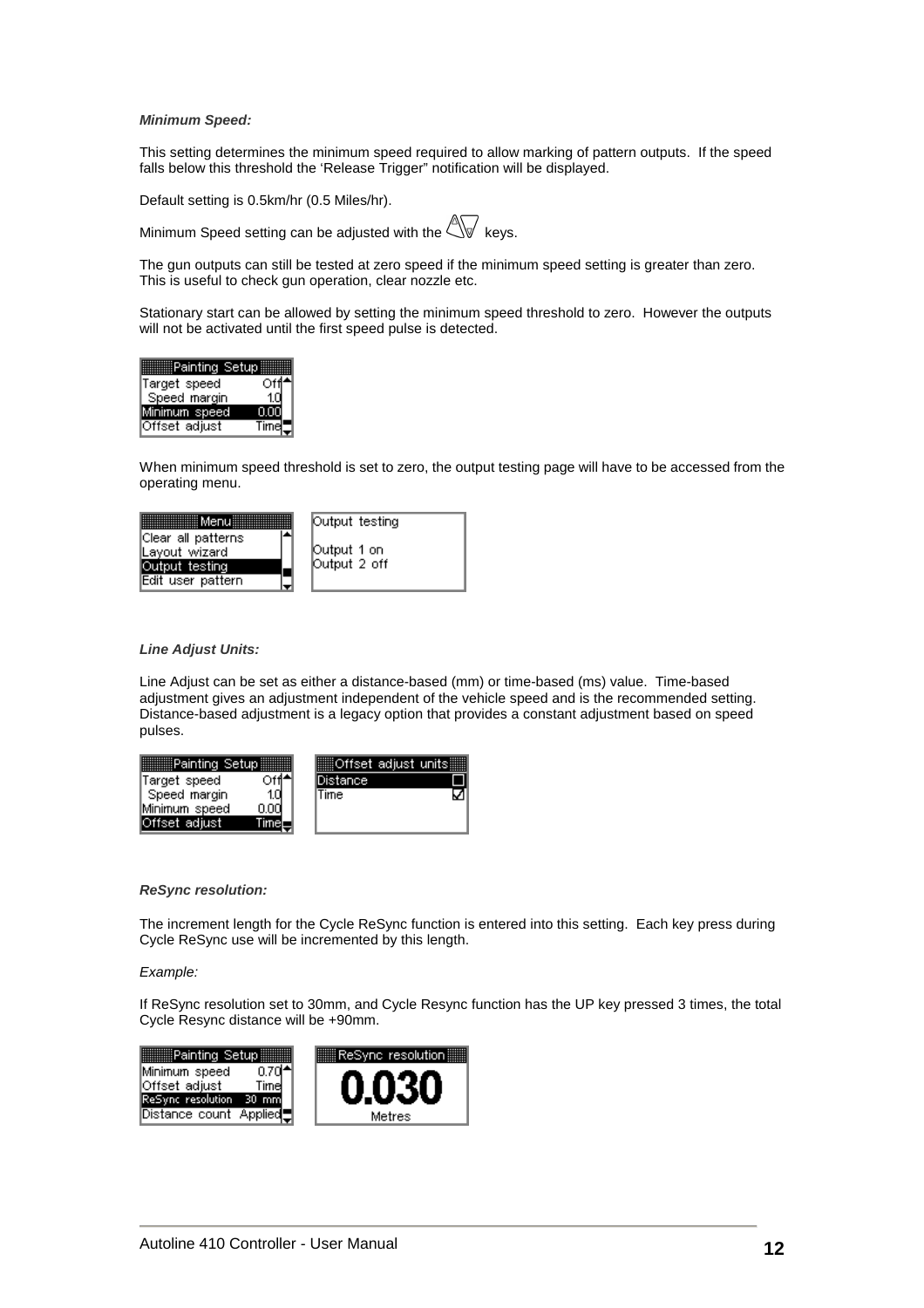**Distance count:** 

The distance count for pattern cycles can be selected to count in two modes:

Pattern (line + gap) Applied (line only)

| __Painting Setup:           | Distance_coun       |
|-----------------------------|---------------------|
| 0.70°<br>Minimum speed      | Pattern (line+qap)  |
| lOffset adjust.<br>Timel    | Applied (line only) |
| ReSync resolution<br>30 mml |                     |
| Distance count Applied      |                     |

#### **About:**

Displays software version details and serial number.



# **Operating Menu:**

**This menu can only be accessed when the machine is stationary and the Autoline is idle.** 

#### **Line Adjust:**

Line Adjust setting compensates for mechanical delays within the system by increasing / decreasing the line length output slightly. The mechanical delays are be introduced by the air system, solenoids, and guns etc.

Line Adjust can be set as either a distance-based (mm) or time-based (ms) value. Time-based adjustment gives an adjustment independent of the vehicle speed and is the recommended setting. Distance-based adjustment is a legacy option that provides a constant adjustment based on speed pulses.

There are two methods to adjust the Line Adjust setting:

**Adjust from menu:** 

- Use the  $\sqrt{\Delta}$  keys to make the adjustments.
- Use the  $(M)$  key to save the adjustment and exit.

#### **Adjust during operation:**

At ant time while a pattern is selected:

While holding the  $\binom{M}{k}$  key down, press the  $\leftarrow$  keys to make the adjustments.

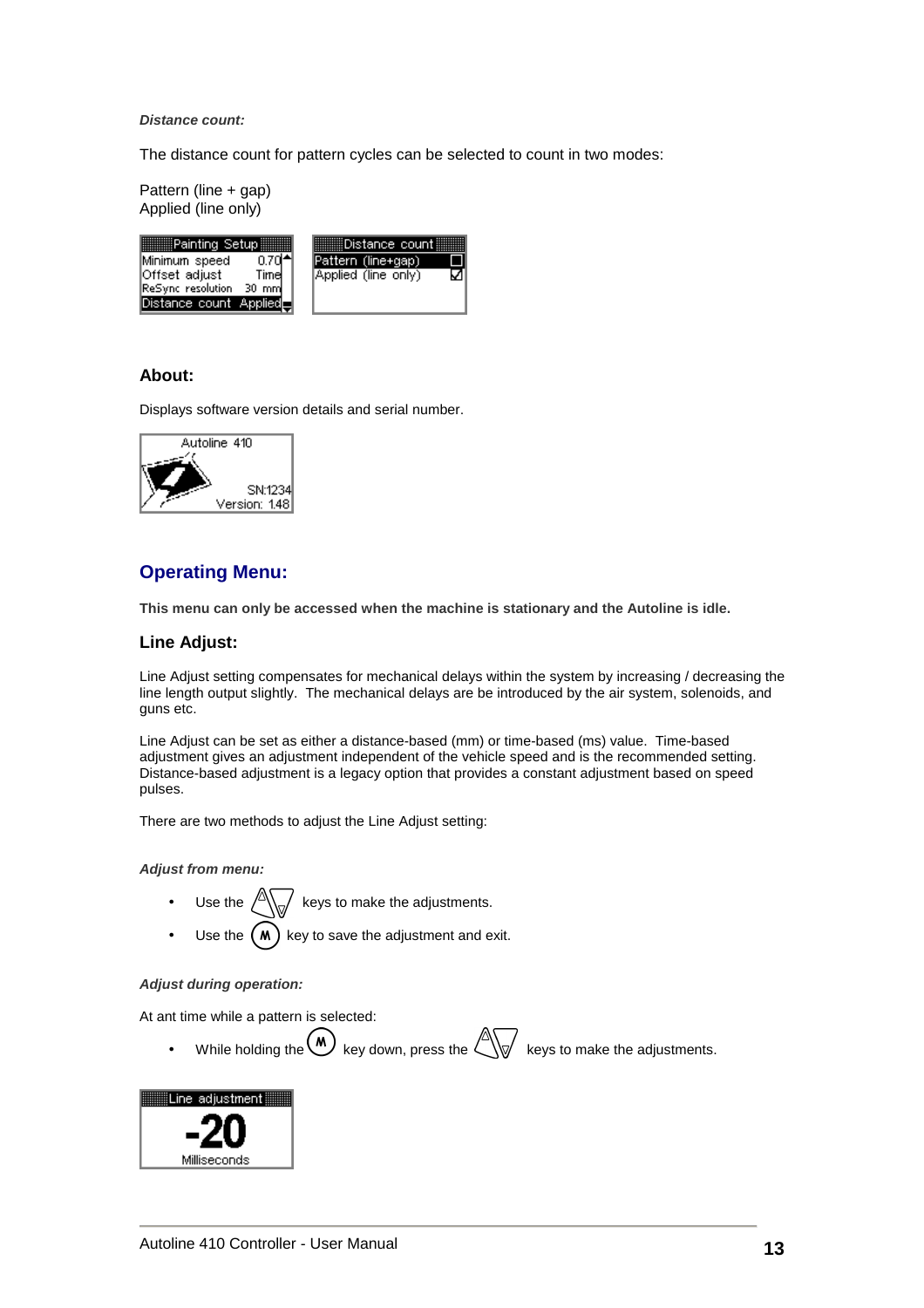### **Clear Counters:**

#### **Clear this pattern:**

This clears to zero the distance counter for the current pattern selected.

#### **Clear all patterns:**

This clears to zero the distance counters for all patterns.

#### **Layout Wizard:**

Selecting the Layout Wizard changes operation mode from Normal Marking mode to the Layout Wizard mode. See page 17 for further details.

### **Output Testing:**

This function allows the outputs to be tested in a stationary manner without a vehicle speed signal. This is useful for testing both trigger and output operation, and for unblocking the guns etc.

| Output_testing              |  |
|-----------------------------|--|
| Output 1 on<br>Output 2 off |  |

To test the outputs activate the corresponding trigger. The output will remain ON until the trigger is deactivated.

#### **Trigger A activates Output 1 Trigger B activates Output 2**

If the Minimum Speed Threshold in the Painting Setup sub-menu is NOT set to zero, then the output testing function can also be accessed from the normal marking mode operation without having to enter the menu. This can be by achieved by simply activating the triggers when the vehicle is stationary (speed is zero).

#### **Edit User Pattern:**

The User Pattern allows the operator to enter customs patterns in the field. This function can be accessed through the operating menu.

For further details see the Pattern Editing section on page 19.

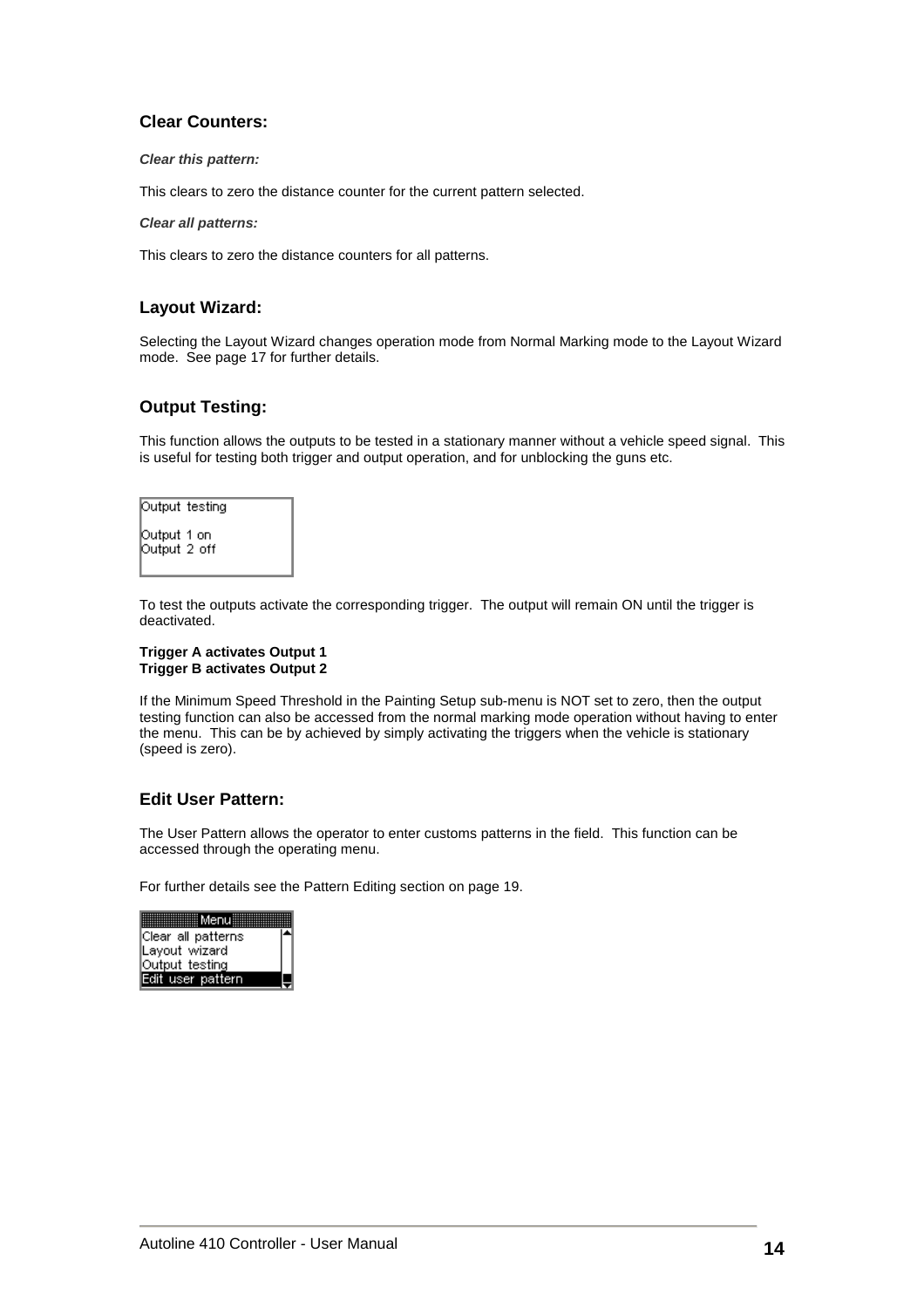# **Normal Marking Mode Operation:**

### **Pattern Cycle Select:**

Patterns cycles can be browsed and selected while the Autoline controller is idle.

Use the  $\triangle$  keys to select pattern cycles.

#### **Display Modes:**

If the vehicle is stationary (speed is zero) the screen will always display the distance counters for the pattern cycles.





If the vehicle is moving the screen can toggle between the speed value and the distance counters being displayed.

Press the  $(M)$  key to toggle between speed display and distance counter display.

#### **Marking Operation:**

Basic marking operation as follows:

- 1. Select a pattern cycle.
- 2. Drive vehicle at required application speed.
- 3. Activate trigger to start line outputs. Deactivate trigger to stop line outputs.

When a pattern is active, the ID number will be highlighted.



Press the  $\left(\overline{0}\right)$  key to cancel marking immediately.

#### **Resync Cycle:**

The Cycle ReSync function is used during re-painting to advance/retard the pattern cycle so the placement of outputted lines matches over the existing lines on the road.

This function can only be used when the trigger is activated.

Use the  $\sqrt{2\pi}$  keys to set the Cycle ReSync distance.

Multiple key presses will increase the distance in accordance with the ReSync Resolution setting.

The Cycle ReSync will only be effective for the next line. After the next line has started the Cycle ReSync distance will be reset to zero.

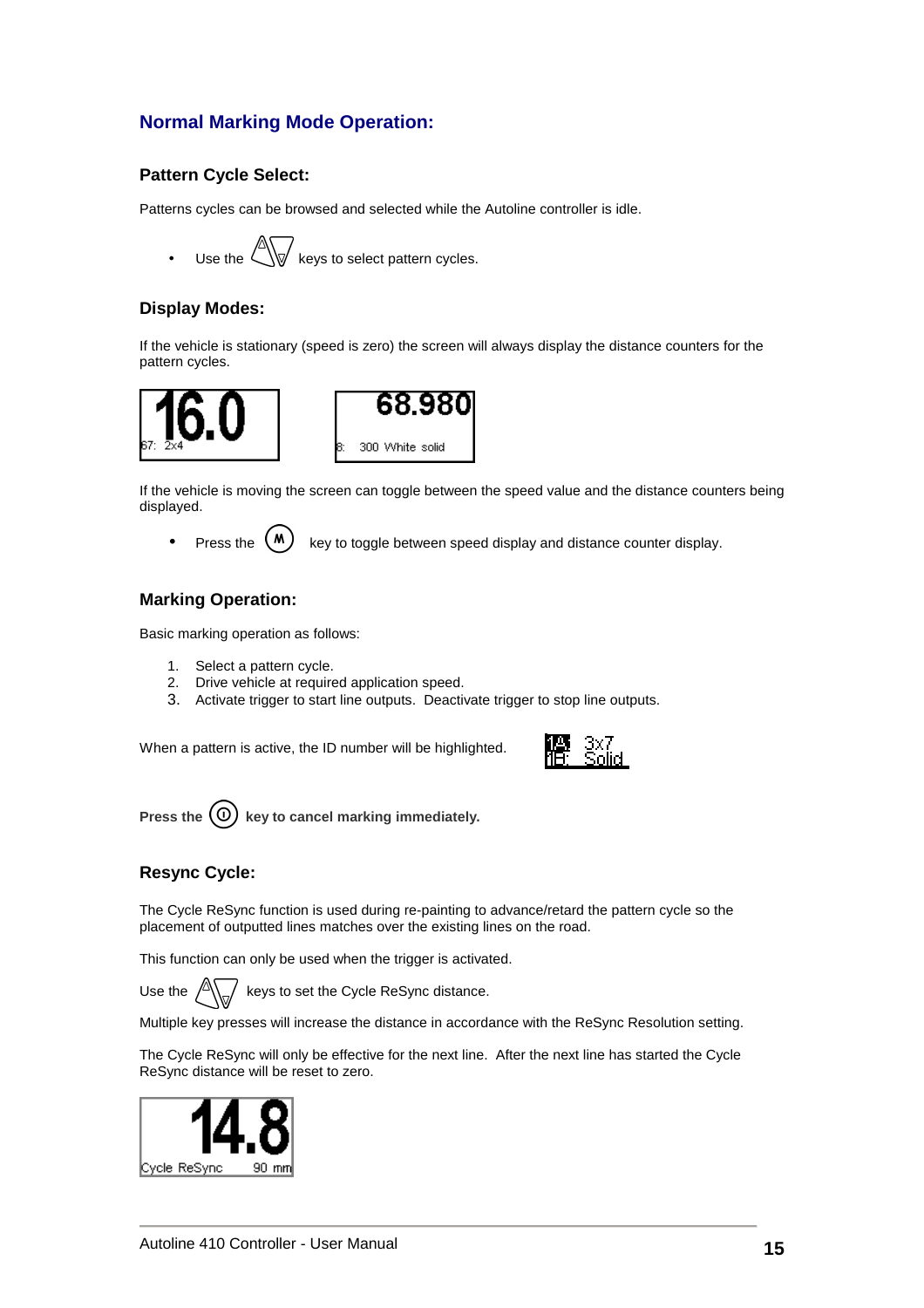# **Trigger Latch Mode:**

Latch Mode latches ON the line outputs until the completion of the line pattern (if enabled in the pattern program). This semi-automatic functionality is useful for remark work and multiple line (barrier) applications.

During remark work the start of the line output can be triggered by momentarily activating the input trigger. The programmed line length will be outputted and stopped automatically at completion.

Multiple line (barrier) applications can be configured so multiple line outputs turn off together when deactivated. This provides the uniform line finish that is required in some applications.

The Latch Mode function is ignored by patterns containing only solid lines. This is because these patterns do not have a known end to the line.

#### **Line Adjust:**

Line Adjust setting compensates for mechanical delays within the system by increasing / decreasing the line length output slightly. The mechanical delays are be introduced by the air system, solenoids, and guns etc.

#### **Adjust during operation:**

At ant time while a pattern is selected:

While holding the  $\binom{M}{k}$  key down, press the  $\leftarrow$  keys to make the adjustments.



#### **Notifications:**

#### **Release trigger:**

A trigger input is currently activated when the system does not allow trigger activity. The most common cause of this is when the painting activity has been disabled due the vehicle speed falling below the minimum speed threshold.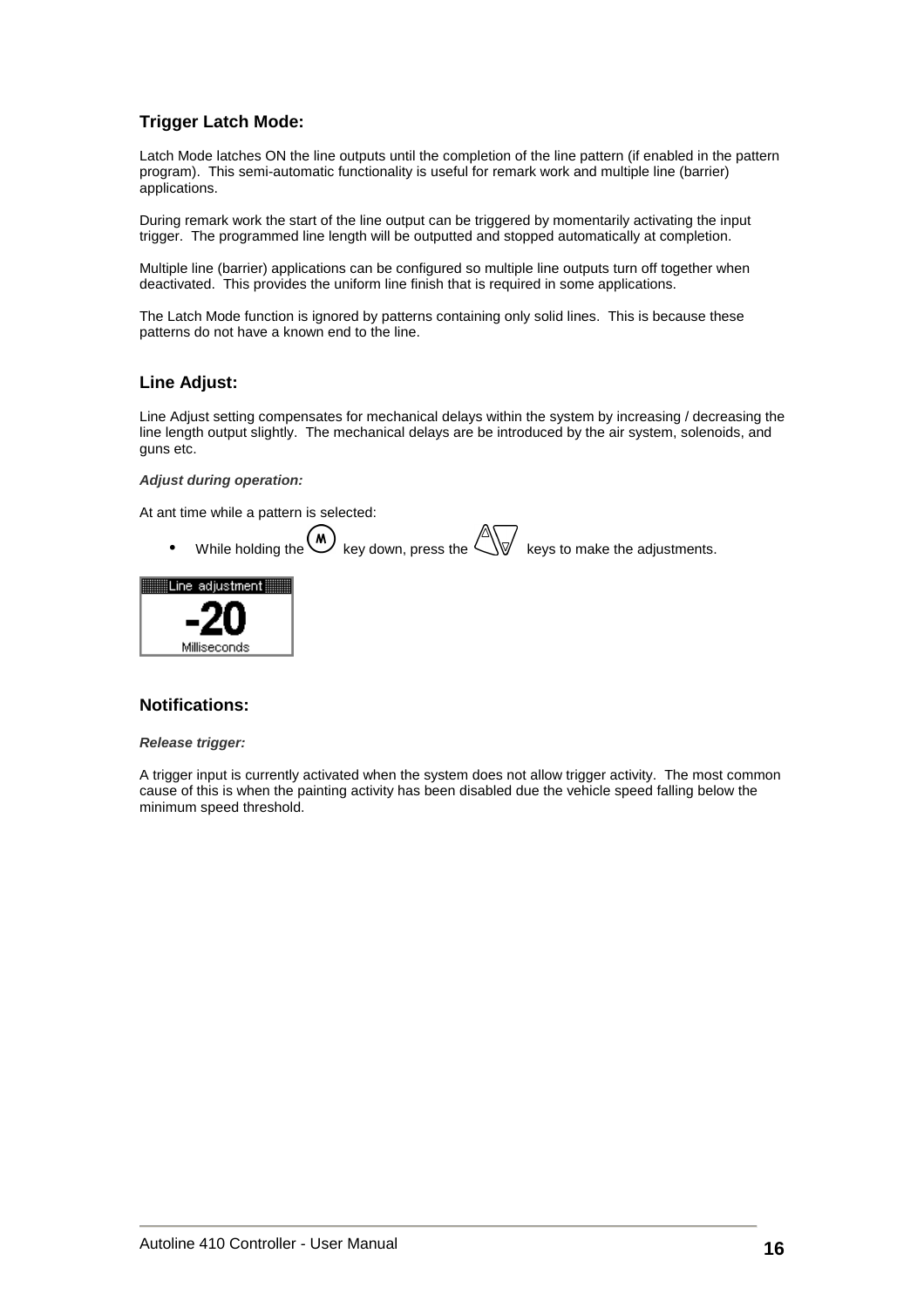# **Layout Wizard Mode Operation:**

The layout wizard creates and stores up to five layouts which may be reused or edited at any time. The two main types of layout these are designed for straight and angle parking bays. General purpose spotting of any size can be done using the Depth spot.

The three spot pattern lines showing a indicator dot are available to operate at the distance showing. The offset pattern has a calculated gap for angle parking use, see layout3 below.

length, depth and offset and can be edited by pressing  $\circledast$  and using the arrow keys  $\circledast$ or can be re-measured by pressing the trigger and running the vehicle along the ground then releasing the trigger.



# **Examples**

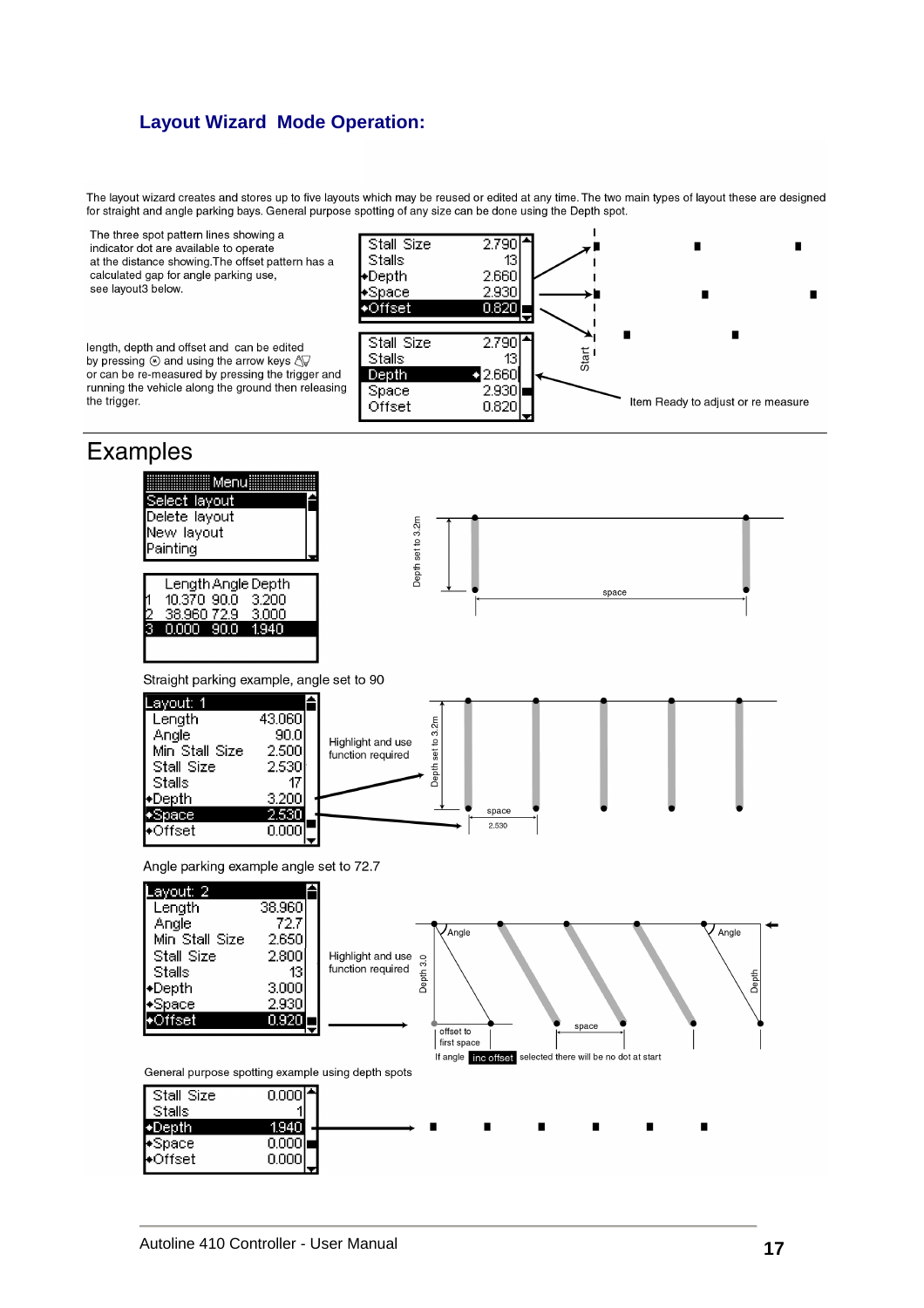# **Setup Checklist:**

**This checklist helps outline the required steps for a standard setup.** 

#### **Installation:**

- Ensure system components are installed and wired correctly.
- Refer to wiring diagrams.

#### **Sensor Calibration:**

- Ensure the speed calibration procedure has been carried out.
- Ensure the calibration values have been verified.

#### **Outputs:**

• Ensure all outputs activate the intended guns.

#### **Marked Pattern Module Length:**

- Mark at least four modules of a line+gap pattern (e.g. 3m line, 9m gap) in a straight line, at a constant and typical marking speed.
- Measure from the start of the second line to the start of the third line, and the start of the third line to the start of the fourth line. The first line is not used for checking in case there is a sticking gun etc.
- The distances measured should be equal to the line+gap sum of the pattern. This further validates that the speed calibration is correct and the system is measuring distance correctly.

#### **Set Line Adjust:**

- Measure the length of the second, third, and fourth lines marked.
- Compare these lengths with the required pattern length.
- Use the Line Adjust setting to increase / decrease the line length. This will compensate for the mechanical delays within the system.
- Mark another set of four modules and measure new line lengths.
- Repeat process until line length matches required pattern length.

#### **Note:**

Check the air system, solenoids and guns if consistent line lengths cannot be achieved. Ensure the air hoses going from the air solenoids to the guns are kept to a minimum length. Ensure installed air hoses installed have a suitable aperture. Ensure that the air pressure is stable. Check operation of guns.

#### **Set Spot Length (if applicable):**

- Mark out at least two spots at typical marking speed.
- Check spot length of second spot. The first line is not used for checking in case there is a blockage in the gun etc.
- Adjust spot length setting as required.

#### **Set Trigger and Output Offsets (if applicable):**

- Set required offset values.
- Mark some line output.
- Check line application to ensure offset value set is correct.
- Adjust and re-check where necessary.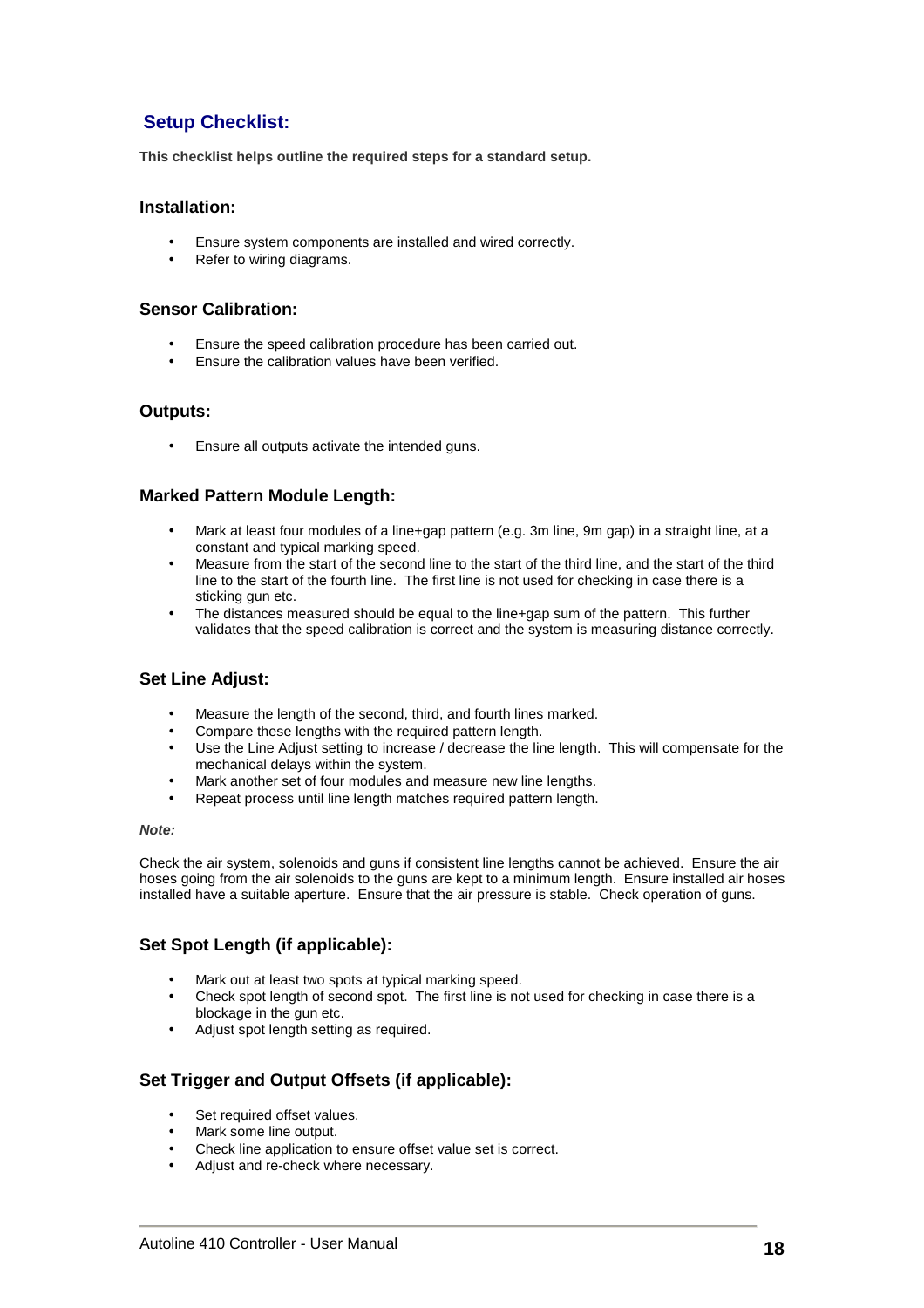# **Pattern Editing**

**It is possible to edit, add, or remove patterns by using either the PC based Pattern Editor program or the built-in pattern editing function.** 

# **PC Based Pattern Editor Program:**

#### **Introduction:**

The PC based Pattern Editor program can generate and save pattern files. These files can then be loaded onto the Autoline controller via the Autoline-USB cable connected to a PC. The Pattern Editor can also be used as a means of updating the software in the Autoline unit.

#### **Operation:**

The VX10 Pattern Editor has the following capabilities:

- Generate new or modify existing pattern files.
- Create line patterns using the pattern programming elements (e.g. L3G9C).
- Configure trigger inputs.
- Configure outputs.
- Enable trigger latching.
- Update Autoline software.

**Refer to the Autoline Pattern Editor Guide for further information.** 

# **Built-In User Pattern Function:**

**The User Pattern allows the operator to enter customs patterns in the field. This function can be accessed through the operating menu.** 



#### **Line Configuration:**

Two individual pattern generators exist, Line 1 and Line 2. Each line can be edited separately.

#### **Combine measurements checkbox:**

The pattern generators can have separate counters for distance measurement, or have the measurement combined into a single counter.

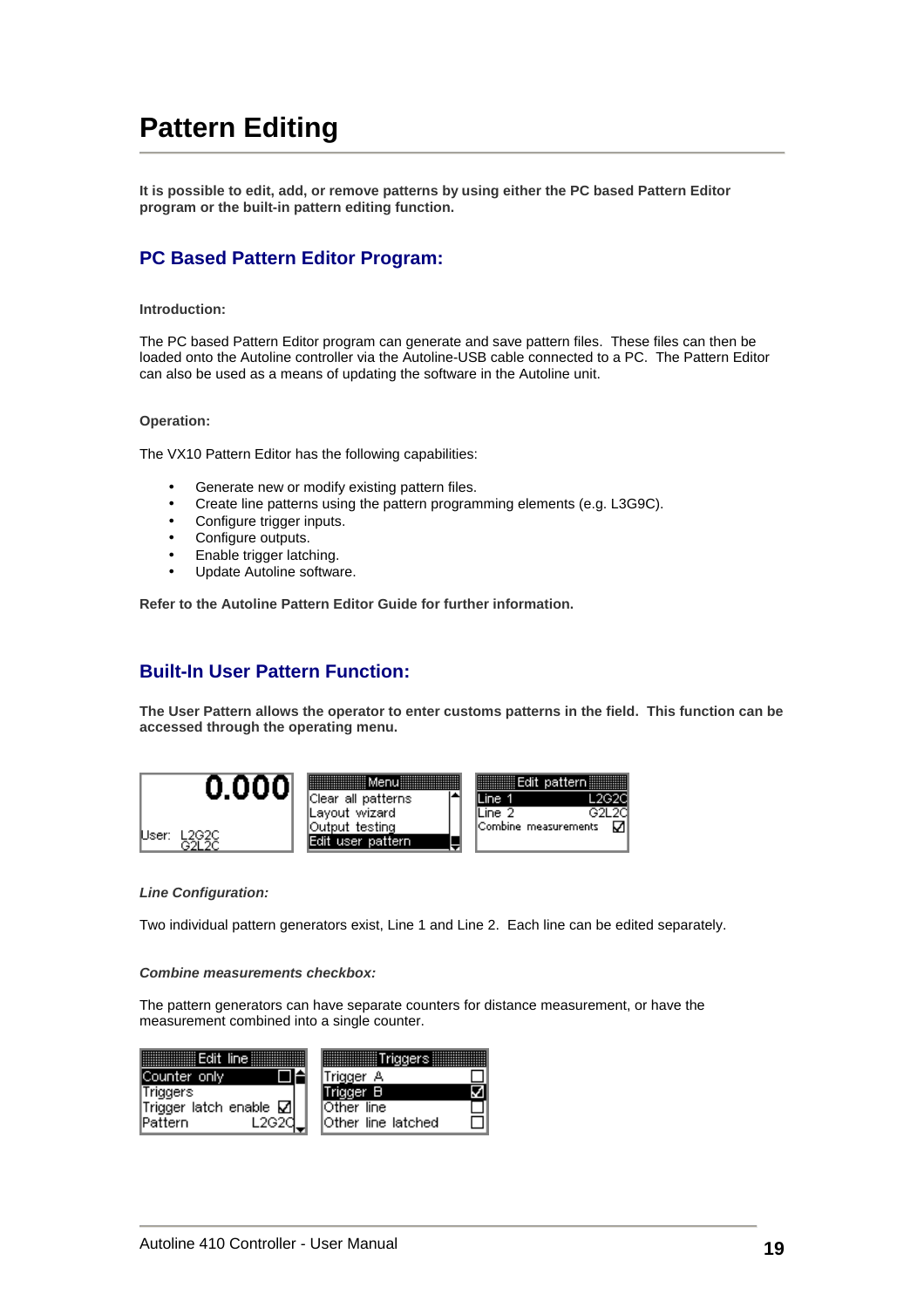#### **Counter only checkbox:**

Selecting counter only will produce a pattern with incremental counting functionality (1,2,3,4...), there are no outputs enabled. This is useful for counting events such as RRPMs, pedestrian crossings etc.

#### **Triggers Configuration:**

Select the trigger input/s required to activate the pattern generator. Line 2 has the additional options of cascading off Line 1, where the pattern generator can be activated from the other line being active. This is useful for thermoplastic applications using profile / vibraline.

#### **'Other Line Output':**

This is useful in thermoplastic tactile applications, where one line may be a slave of the other. The slave line will only be activated if the master line has an active output.

#### **'Other Line Latched':**

This is useful in multiple line (barrier) and thermoplastic tactile applications, where one line may be a slave of the other. The slave line will be activated if the master line is active, this includes when both line or gaps are being outputted.

#### **Trigger latch enable checkbox:**

The trigger latching checkbox enables the pattern to operate in semi-automatic mode.

This mode latches ON the line outputs until the completion of the line pattern (if enabled in the pattern program). This semi-automatic functionality is useful for remark work and multiple line (barrier) applications. The 'Trigger Latching Mode' needs to also be enabled in the 'Painting Setup' menu of the Autoline controller.

| 2.000<br>l1 Line | и<br>Lili Set<br>value | n<br><b>Lif</b> Set val <b>lIng</b>      | -IIISet<br>-valiGap    |
|------------------|------------------------|------------------------------------------|------------------------|
| 2 Gap<br>2.000   | GalSet<br>type         | two Gao                                  | two Timed<br>-spot     |
| 13 Gol<br>to     | IS GdAdd               | 'Timed<br>13 GdAdd<br>spot               | Distance spot<br>GdAdd |
|                  | Insert                 | . √  Distance_spot           <br>,Insert | lGoto.<br>(Inser)      |
| L2G2C            | Delete                 | Delete<br>and the fact of                | Delete<br>oo.          |

#### **Pattern Generator Program:**

The pattern program can be edited by adding elements and editing their values. Elements can be added, inserted, or deleted. Select each element to modify value or type.

Following is a table outlining the basic pattern programming elements.

| <b>Element</b> | <b>Description</b>  | <b>Details</b>                                                                                                                                    |
|----------------|---------------------|---------------------------------------------------------------------------------------------------------------------------------------------------|
| L              | Line                | Line generation. "L" element is followed by line length (e.g. L3).                                                                                |
| G              | Gap                 | Gap generation. "G" element is followed by gap length (e.g. G9).                                                                                  |
| LS.            | Distance Spot       | Distance spot generation. Length is dependent of spot length setting in<br>the Autoline controller setup menu.                                    |
| S              | <b>Timed Spot</b>   | Time spot generation. Duration is dependent of spot length setting in the<br>Autoline controller setup menu.                                      |
| C              | Continue /<br>Go To | This element is used to define a jump in the pattern generation. Normally<br>is used on the end of the pattern program to jump back to the start. |

**Note:** 

Pattern program lengths apply to the unit setting of the Autoline controller. So a L3 will be 3m if Metric units are selected, or 3 feet if Imperial units are selected.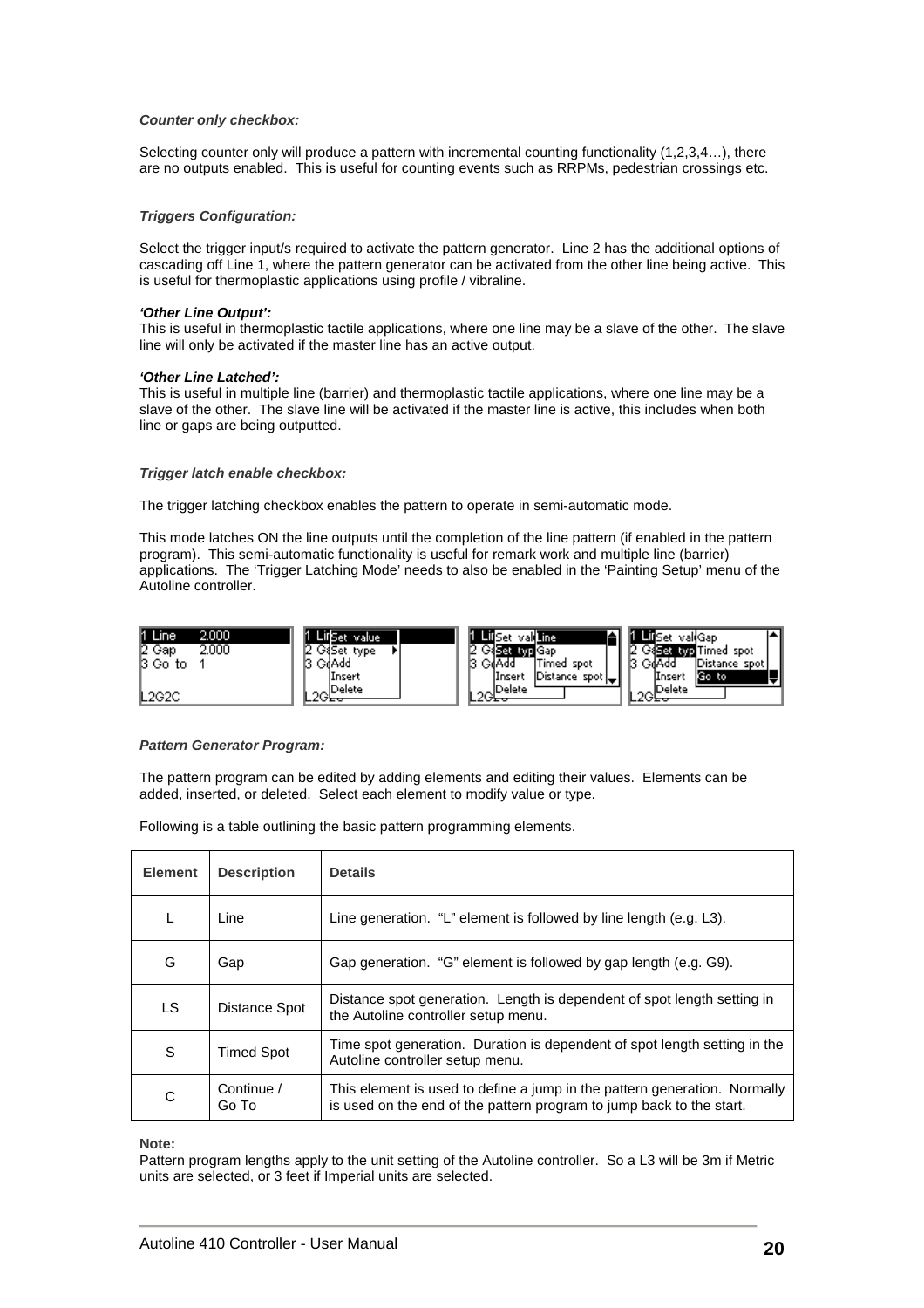Following is a series of pattern program examples to show the use of the pattern programming elements:

#### **L**

Generates an indefinite line output. Used for solid line generation.

#### **G**

Generates an indefinite gap output. Used for measurement patterns that require distance measurement but no output generation. Also used in counting patterns.

#### **L30**

Generates a 30m line, and then STOPS.

#### **L3G9C**

Generates a 3m line, a 9m gap, and then continues with a 3m line, a 9m gap, and so on…

#### **LSG12C**

Generates a distance-based spot, a 12m gap, and then continues with a spot, a 12m gap, and so on…

#### **L3G4.5LSG4.5C**

Generates a 3m line, a 4.5m gap, a distance-based spot, a 4.5m gap, and then continues with a line, a gap, a spot, a gap, and so on…

#### **Note:**

The following example shows how the "C" element can be used to jump to a program location other than the start. This is done by defining the required element number for the continue point (the first element being number 1).

#### **G9L1G1C2**

Generates a 9m gap, a 1m line, a 1m gap, and then jumps back to the 1m line, 1m gap, 1m line, 1m gap, and so on…

| Edit line |  |
|-----------|--|
| Pattern   |  |
| utput 1   |  |
| Offset    |  |
| Output 2  |  |

#### **Output configuration:**

Select the output/s that are required to be activated by the pattern generator. None, one, or both output/s can be configured for each pattern generator.

An output offset can also be configured. These offsets are additional to the offsets set in the painting setup menu.

The offset provides a permanent distance offset so the output will not activate for a defined distance after the pattern has been activated. This is for advanced use only. These offsets are additional to the output offsets configured in the painting setup menu, which provide better flexibility to the operator.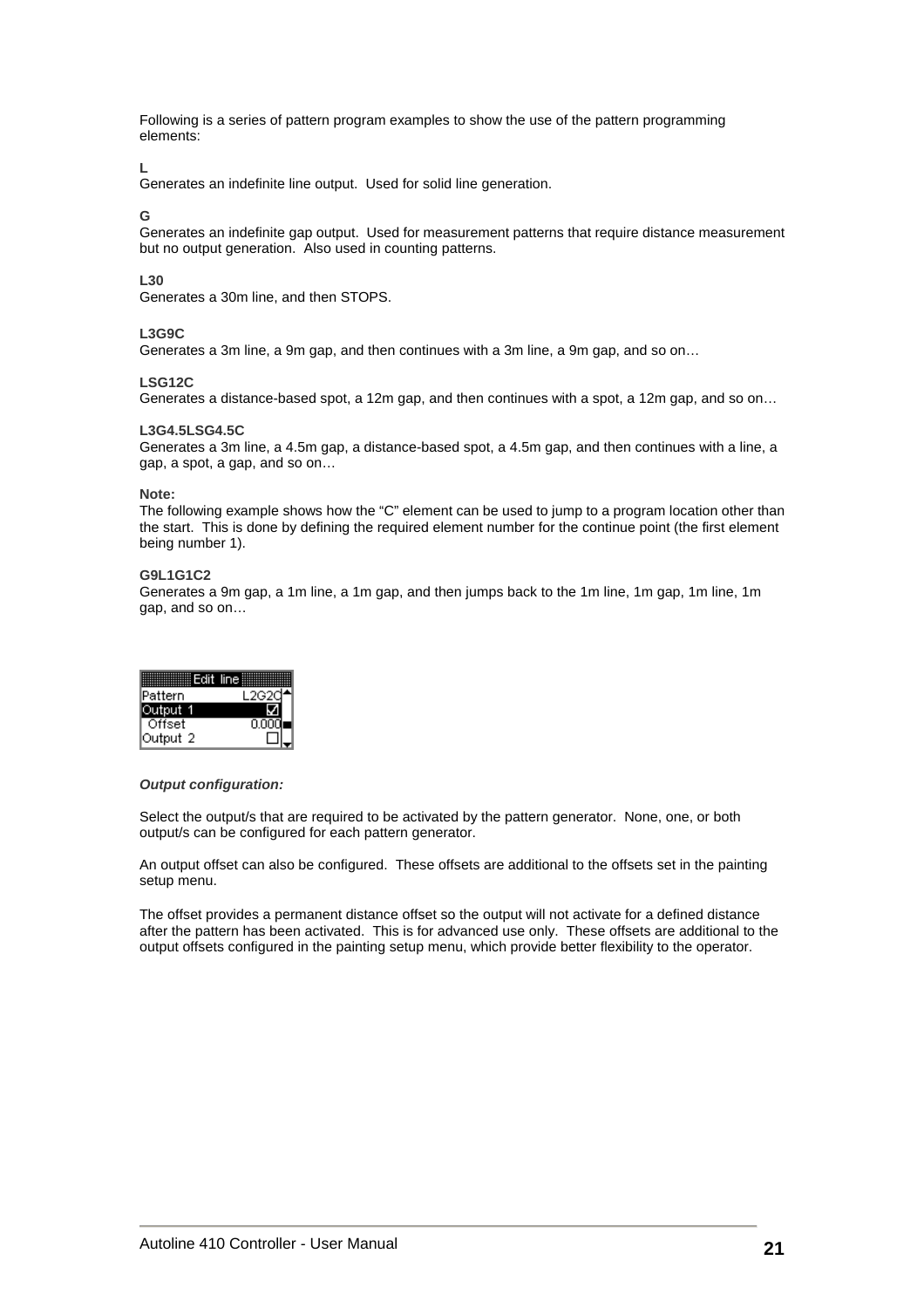# **Speed Sensors**

For accurate line measurement the recommended minimum speed signal resolution is:

**Metric:** 100ppm (pulses per metre). This provides a line accuracy of +/- 10mm. **Imperial:** 30p/ft (pulses per foot). This provides a line accuracy of +/- 0.033ft.

For more accurate line requirements a sensor with greater resolution should be used.

The speed input can either be an NPN or PNP open-collector signal, depending on the 'Input Type' selection found in the 'Calibration' sub-menu. NPN input type is recommended, and the default setting.

Refer to wiring diagrams for installation wiring.

**There are various sensor options available to generate accurate vehicle motion pulses. Following are examples of possible options:** 

#### **5 th Wheel Encoder:**

- This type of sensor is fitted so it runs along a tyre of the vehicle.
- Typical pulse resolution options include 100ppm (30p/ft), 200ppm (60p/ft), 400ppm (120p/ft).

#### **Gearbox Encoder:**

- This type of sensor is installed into the speedometer cable port of the gearbox.
- Typical pulse resolution is 100ppm (30p/ft).

#### **Digital Multiplier:**

- This device connects to the vehicle's onboard electronic speed signal, and multiplies the output resolution so that it is suitable for roadmarking use.
- Multiplication factor options include x8, x16, x32.

#### **Drive-Shaft Collar:**

• This consists of a sensor such as a proximity or hall-effect sensor mounted to detect movement from a gear-toothed or magnetic disc mounted to the drive shaft.

**Further technical information and installation details are available. Contact the manufacturer or distributor.**

# **Triggers**

Trigger inputs use mechanical switches to activate marking outputs. These are typically mounted in a convenient location for the operator to use.

The trigger inputs can either be an NPN or PNP open-collector signal, depending on the 'Input Type' selection found in the 'Calibration' sub-menu. NPN input type is recommended, and the default setting.

Refer to wiring diagrams for installation wiring.

Either standard trigger switch assemblies from the manufacturer can use used, or a custom trigger switch assembly can be made. Contact the manufacturer or distributor for options.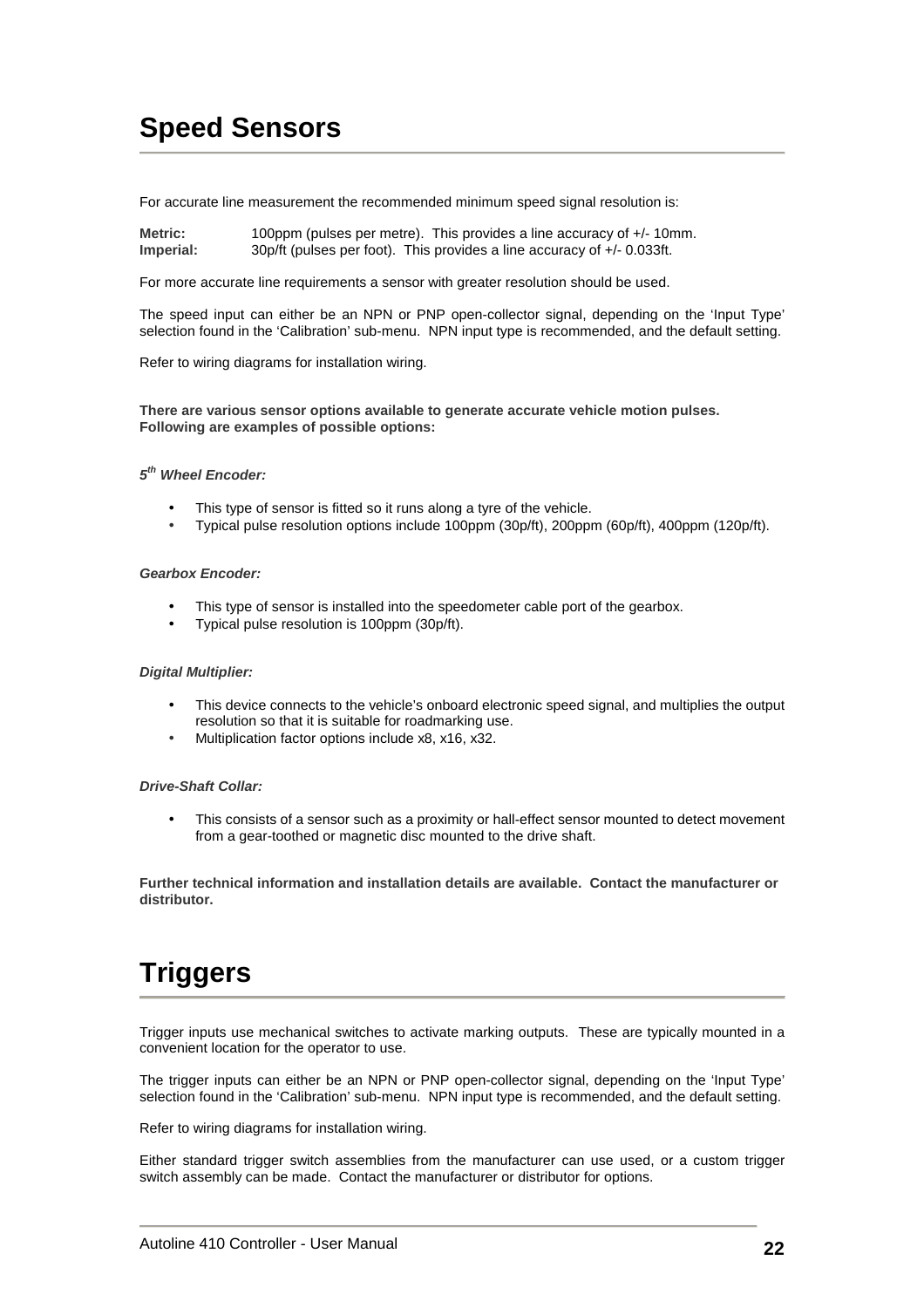#### **12 Month Limited Warranty:**

Novo Innovation Ltd warrants only to the purchaser of the Product from Novo Innovation Ltd (the "Customer") that the product purchased from Novo Innovation (the "Product") will be free from defects in materials and workmanship under the normal use and service of which the Product was intended for a period of 12 months from the date of purchase of the Product by the Customer. The Customer's exclusive remedy under this Limited Warranty shall be the repair or replacement, at Novo Innovation Ltd's sole option, of the Product, or any part of the Product, determined by Novo Innovation Ltd to be defective.

This Limited Warranty does not extend to any Product damaged by reason of alteration, accident, abuse, neglect or misuse or improper or inadequate handling; improper or inadequate wiring utilized or installed in connection with the Product; installation, operation or use of the Product not made in strict accordance with the specifications and written instructions provided by the manufacturer; use of the Product for any purpose other than those for which it was intended; ordinary wear and tear; disasters or Acts of God; unauthorized attachments, alterations or modifications to the Product; the misuse or failure of any item or equipment connected to the Product not supplied by Novo Innovation Ltd; improper maintenance or repair of the Product; or any other reason or event not caused by Novo Innovation Ltd.

**NOVO INNOVATION LTD** HEREBY DISCLAIMS ALL OTHER WARRANTIES, WHETHER WRITTEN OR ORAL, EXPRESS OR IMPLIED BY LAW OR OTHERWISE, INCLUDING WITHOUT LIMITATION, ANY WARRANTIES OF MERCHANTABILITY OR FITNESS FOR ANY PARTICULAR PURPOSE. CUSTOMER'S SOLE REMEDY FOR ANY DEFECTIVE PRODUCT WILL BE AS STATED ABOVE, AND IN NO EVENT WILL **NOVO INNOVATION LTD** BE LIABLE FOR INCIDENTAL, CONSEQUENTIAL, SPECIAL OR INDIRECT DAMAGES IN CONNECTION WITH THE PRODUCT.

This Limited Warranty shall be void if the Customer fails to comply with all of the terms set forth in this Limited Warranty. This Limited Warranty is the sole warranty offered by Novo Innovation Ltd with respect to the Product. Novo Innovation Ltd does not assume any other liability in connection with the sale of the Product. No representative of Novo Innovation Ltd is authorized to extend this Limited Warranty or to change it in any manner whatsoever. No warranty applies to any party other than the original Customer.

Novo Innovation Ltd and its directors, officers, employees, subsidiaries and affiliates shall not be liable for any damages arising from any loss of equipment, loss or distortion of data, loss of time, loss or destruction of software or other property, loss of production or profits, overhead costs, claims of third parties, labour or materials, penalties or liquidated damages or punitive damages, whatsoever, whether based upon breach of warranty, breach of contract, negligence, strict liability or any other legal theory, or other losses or expenses incurred by the Customer or any third party.

#### **Obtaining Warranty Service:**

If the Product was purchased from a Distributor, please contact that Distributor to obtain a Returned Material Authorization (RMA). If the Product was purchased directly from Novo Innovation Ltd, please contact us direct at peter@novoinnovation.co.nz or +64 9 419 1219.

Customer shall prepay shipping charges for Products returned to Novo Innovation Ltd for warranty service and Novo Innovation Ltd shall pay for return of Products to Customer. However, Customer shall pay all shipping charges, duties and taxes for Products returned to Novo Innovation from outside New Zealand.